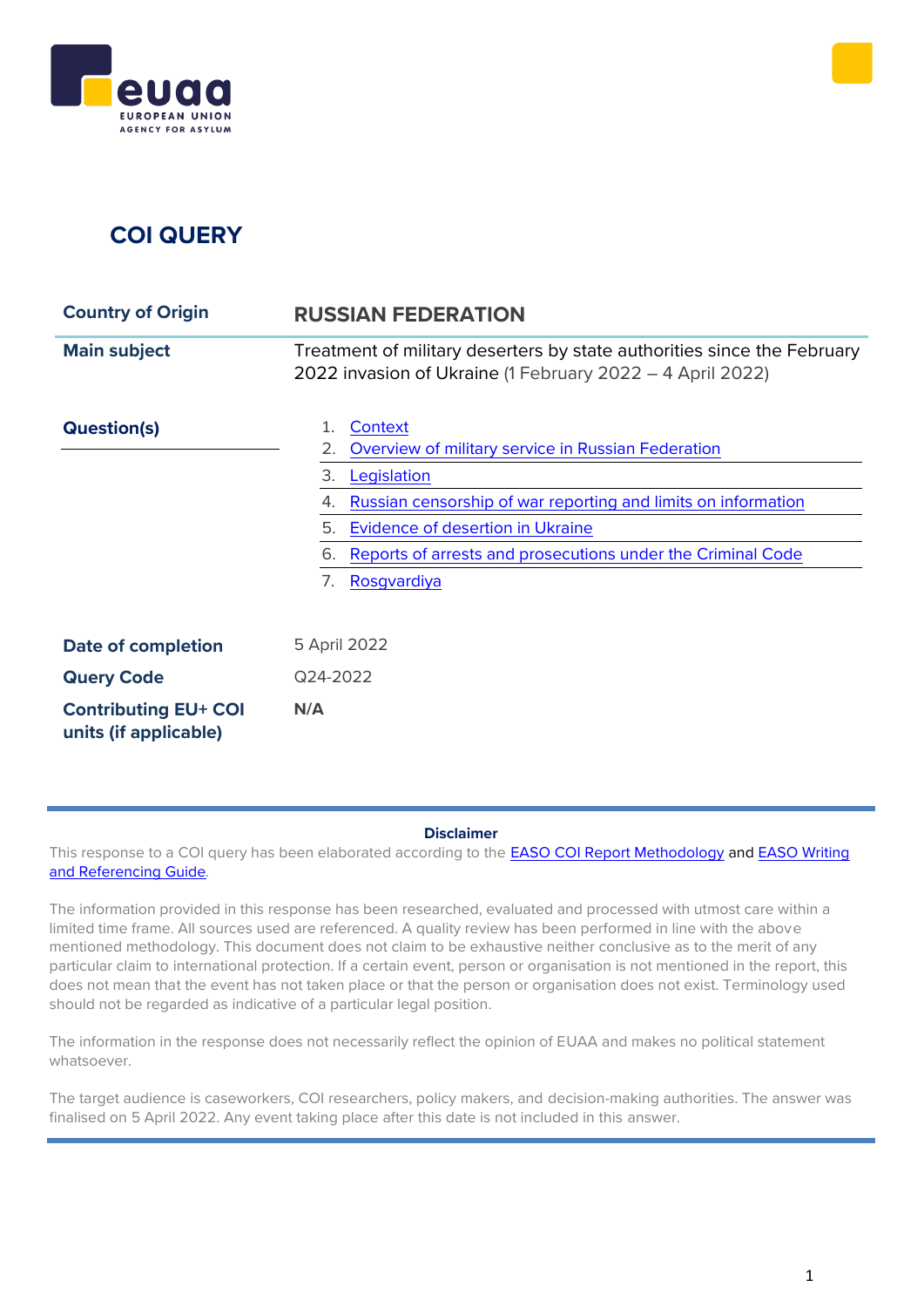



# **COI QUERY RESPONSE**

**Russian Federation: Treatment of military deserters by state authorities since the February 2022 invasion of Ukraine; punishments under the law; information on incidents reported in the media involving deserters in Russia; situation and treatment of returnee deserters to the Russian Federation (1 February 2022 - 4 April 2022)**

## <span id="page-1-0"></span>**1. Context**

On 24 February 2022, military forces of the Russian Federation invaded Ukrainian territory in an act deemed by the UN General Assembly to be an act of aggression,<sup>1</sup> creating the largest refugee crisis in Europe since World War Two, $2$  with over 4.2 million having fled as of 2 April 2022.<sup>3</sup> There have been reports of desertion or refusal to follow orders by some members of Russian forces during the course of the invasion,<sup>4</sup> reportedly increasingly in March 2022, according to Ukrainian military sources.<sup>5</sup>

Information on the situation and treatment of Russian military deserters was scarce amongst the sources consulted by EUAA within the time constraints of this response.

Information on the treatment of deserters who returned to the Russian Federation after deserting or evading service could not be found among the sources consulted by the EUAA during the time constraints of this query.

## <span id="page-1-1"></span>**2. Overview of military service in the Russian Federation**

All Russian males between 18 and 27 years old must serve for one year in the military, and recruitment campaigns are held annually in spring and fall. Evading conscription is punishable by fines and imprisonment.<sup>6</sup> The Institute for the Study of War (ISW) published an explanatory document about Russian conscription, reserve forces, and mobilization on 5 March 2022, which explains:

The Russian military is a hybrid format combining a traditional cadre-and-reserve conscript system and a contract-professional system. While the Russian Army has made efforts to professionalize its ranks, particularly in the last 15 years, it remains reliant on conscripts, both for its active-duty force and for its reserve forces in the event of general mobilization. Most combat units must be filled out by conscripts or

<sup>&</sup>lt;sup>1</sup> Al Jazeera, UN Resolution against Ukraine invasion: full text, 3 March 2022, [url](https://www.aljazeera.com/news/2022/3/3/unga-resolution-against-ukraine-invasion-full-text)

<sup>2</sup> New York Times (The), Putin knows what he's doing with Ukraine's refugees, 1 April 2022, [url](https://www.nytimes.com/2022/04/01/opinion/ukraine-russia-war-refugees.html)

<sup>&</sup>lt;sup>3</sup> UNHCR, Ukraine Refugee Situation [as of 2 April 2022], n.d., [url](https://data2.unhcr.org/en/situations/ukraine)

<sup>4</sup> BBC, Ukraine war: Putin being misled by fearful advisers, US says, 1 April 2022, [url;](https://www.bbc.com/news/world-europe-60936117) ISW, Russian Offensive Campaign Assessment, 12 March 2022, [url,](https://www.understandingwar.org/sites/default/files/Russian%20Operations%20Assessments%20Mar%2012.pdf) p. 3; Times (The), Russian forces retreating and deserting, Ukraine claims, 23 March 2022, Factiva

<sup>&</sup>lt;sup>5</sup> ISW, Russian Offensive Campaign Assessment, 12 March 2022, <u>url</u>, p. 3; ISW, Russian Offensive Campaign Assessment, 17 March 2022[, url,](https://www.understandingwar.org/sites/default/files/Russian%20Operations%20Assessments%20Mar%2017.pdf) p. 1

<sup>6</sup> Washington Post (The), As Russia drafts young men, some fear ending up on Ukraine's front line, 2 April 2022, Factiva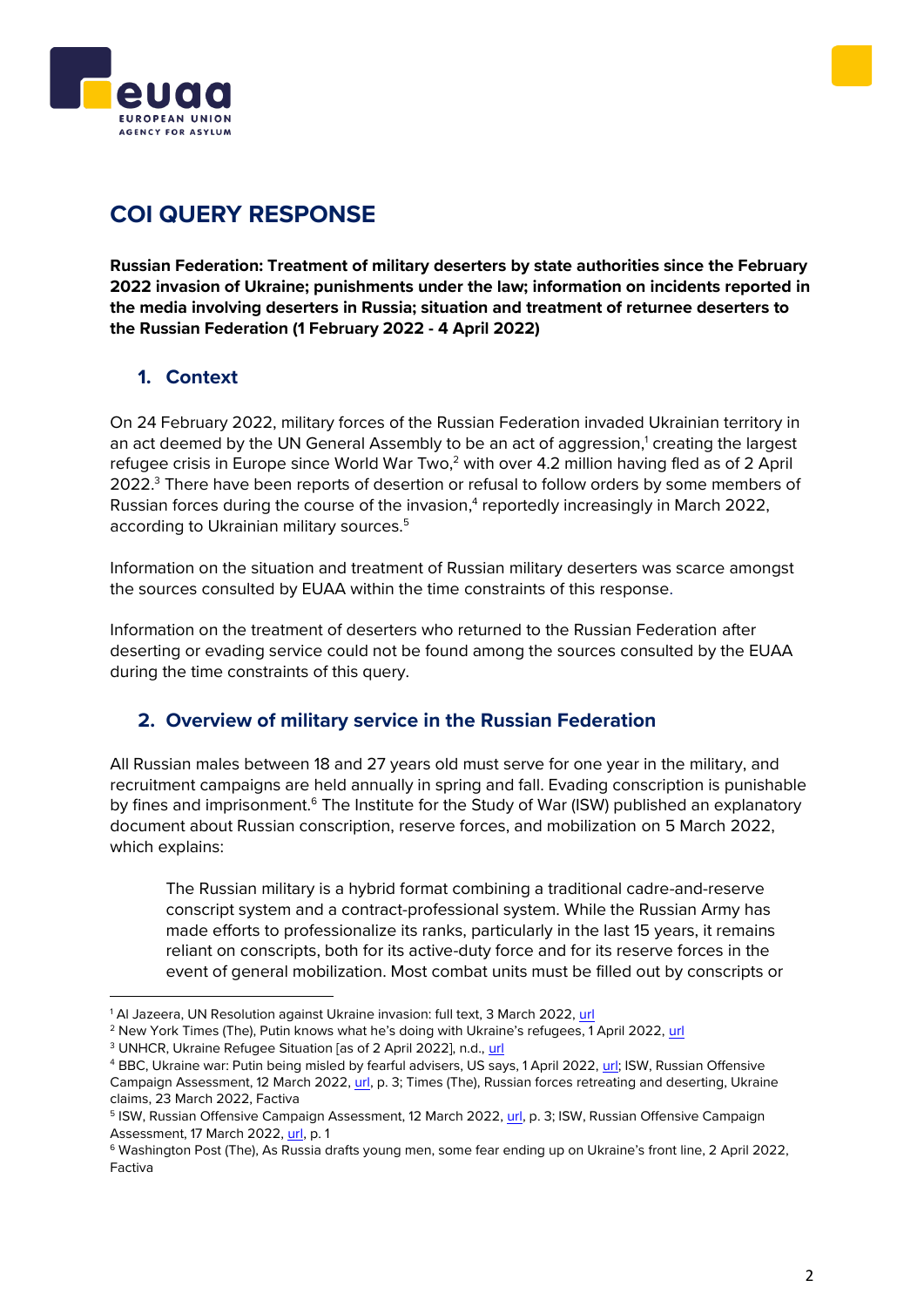



mobilized reservists in order to be combat-capable. Contract soldiers are concentrated in the cadre and elite units, especially the airborne units. (…) The Russians have already used many cadre-and-reserve units in Ukraine, and they have not performed well against the Ukrainians, with some units suffering heavy losses.

The Russian Armed Forces conscript men semi-annually, with the fall draft lasting from October 1 until December 31 and the spring draft running from April 1 until July 15. In 2022, the Kremlin announced the spring draft early on February 18. The draft affects all men aged 18 to 27 years old, though some conscripts can be as young as 16 years old. Russian conscripts typically serve one year. The annual conscription pool of all Russian military-aged men is approximately 1.2 million people, though only about half are compelled to present themselves at their local military commissariat (voenkomat). The Russian General Staff reported conscripting 127,000 people for the fall 2021 draft and 134,000 people in spring 2021 out of 672,000 summoned men. The number of conscripts is relatively consistent year on year, with 263,000 in 2020 and 267,000 in 2019. Approximately 261,000 conscripts from 2021 are currently serving across Russian units, with the fall 2021 conscripts entering their third month of training.

New conscripts undergo a one- to two-month basic training, followed by three-to-six months of advanced training before arriving at their assigned units. Current law precludes conscripts from deploying to combat with less than four months of training; however, martial law or general mobilization could supersede the current policy, allowing for the immediate employment of new conscripts or mobilized reservists. Some of the fall 2021 conscripts are likely already serving in units fighting in Ukraine.<sup>7</sup>

The Russian government denied sending conscripts to fight in Ukraine and there have been allegations that some were forced to sign military contracts allowing them to be sent into combat. <sup>8</sup> The Kremlin later admitted conscripts were being used.<sup>9</sup>

On 2 April, the Kremlin launched its annual spring draft campaign, aiming to recruit 134 500 new recruits and sparking fears of new conscripts being sent to Ukraine, despite statements by the government that they would not be sent into combat, with many reaching out to NGOs for legal support to avoid service.<sup>10</sup>

ISW stated that in addition to conscripts, Russia claimed to have over two million former conscripts and contracted servicemen, but that 'few are actively trained or prepared for war', while there is 'limited information on how many reservists have returned to military service.'<sup>11</sup>

<sup>&</sup>lt;sup>7</sup> ISW, Explainer on Russian Conscription, Reserve, and Mobilization, 5 March 2022, <u>url</u>

<sup>&</sup>lt;sup>8</sup> AP, Ukraine war fuels fears among draft-age Russian youths, 1 April 2022[, url;](https://www.ctvnews.ca/world/ukraine-war-fuels-fears-among-draft-age-russian-youths-1.5843952) Politico, What the use Russian conscripts tells us about the war in Ukraine, 17 March 2022[, url;](https://www.politico.eu/article/what-the-use-of-russia-conscripts-tells-us-about-the-war-in-ukraine/#:~:text=Today%2C%20Russia%20requires%20all%20male,into%20a%20mandatory%20reserve%20status) Washington Post (The), As Russia drafts young men, some fear ending up on Ukraine's front line, 2 April 2022, Factiva

<sup>&</sup>lt;sup>9</sup> Politico, What the use Russian conscripts tells us about the war in Ukraine, 17 March 2022, [url;](https://www.politico.eu/article/what-the-use-of-russia-conscripts-tells-us-about-the-war-in-ukraine/#:~:text=Today%2C%20Russia%20requires%20all%20male,into%20a%20mandatory%20reserve%20status) Washington Post (The), As Russia drafts young men, some fear ending up on Ukraine's front line, 2 April 2022, Factiva

<sup>&</sup>lt;sup>10</sup> Washington Post (The), As Russia drafts young men, some fear ending up on Ukraine's front line, 2 April 2022, Factiva

<sup>11</sup> ISW, Explainer on Russian Conscription, Reserve, and Mobilization, 5 March 2022[, url](https://www.understandingwar.org/sites/default/files/Explainer%20on%20Russian%20Conscription%2C%20Reserve%2C%20and%20Mobilization%204%20March%202022.pdf)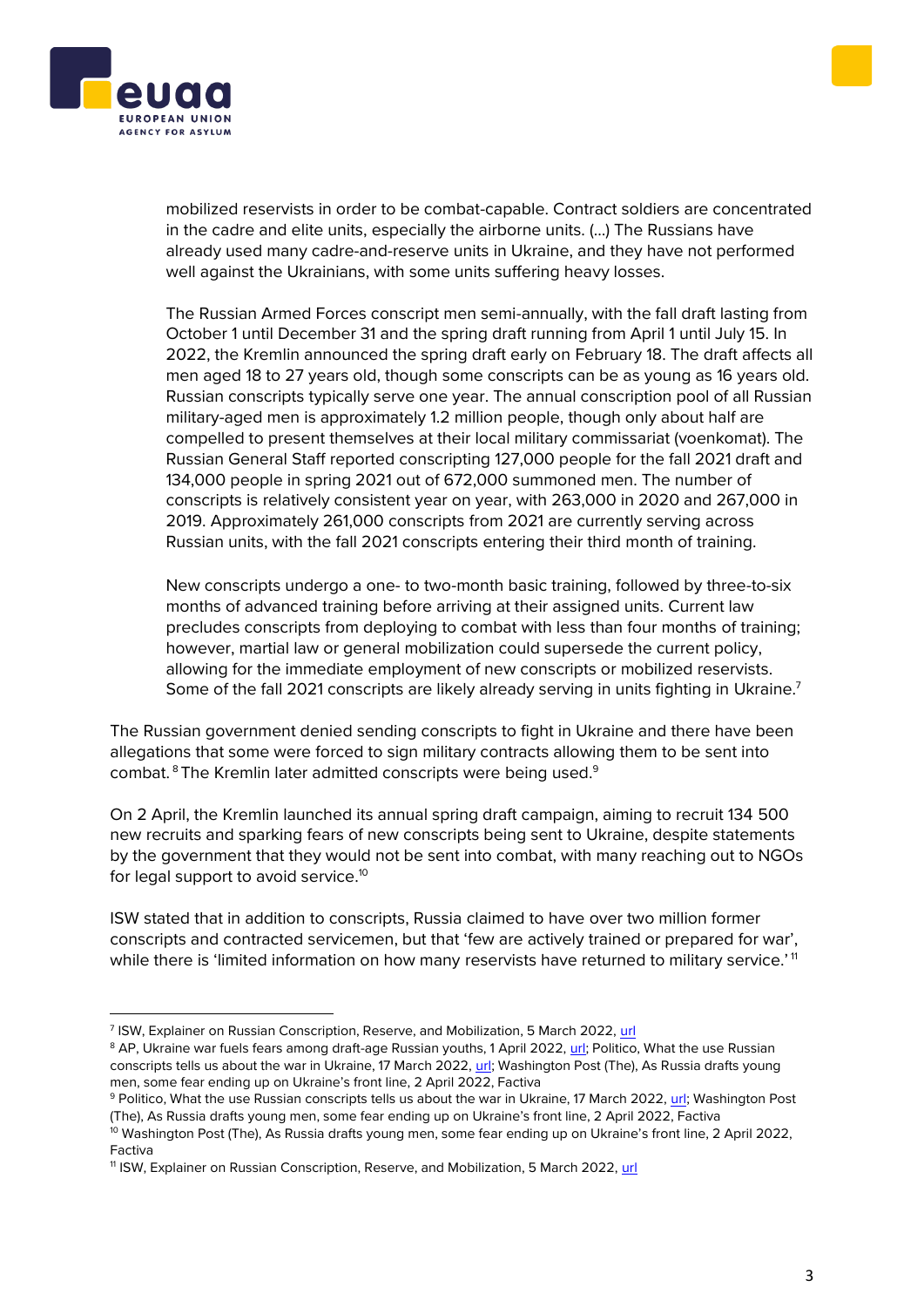



Russia has so far not declared martial law or made a call for general mobilisation of forces, as reporting available for this query up to 3 April 2022.<sup>12</sup> Such a declaration would enable Russia to call upon reserve forces more easily and force Russian men to fight through mass mobilisation and conscription,<sup>13</sup> which has reportedly sparked fears among Russians fearing conscription due to mobilisation.<sup>14</sup> Associated Press (AP) reported that requests for civilian alternatives to military service are frequently turned down.<sup>15</sup>

## **3. Legislation**

<span id="page-3-0"></span>The Criminal Code in force in Russia at the time of this query response is the Criminal Code of the Russian Federation No. 63-Fz of June 13, 1996 (amended).<sup>16</sup> According to the Russian government's official website, pravo.gov.ru, the latest amendments to the Criminal Code were signed by President Putin and introduced on 9 March 2022.<sup>17</sup>

An English language version of the updated Criminal Code with all amendments up to March 2022 was not available among the sources consulted. For the purposes of this query, EUAA used the English language version of the Criminal Code (1996/amended 2012)<sup>18</sup> which was compared with the Russian version, available on the website of the Government of the Russian Federation (pravo.gov.ru)<sup>19</sup> to check for differences relating to Articles on military service. Upon comparison, Articles relevant for information on military service are the same in both the English 1996 (amended 2012) version cited in this query and the Russian version available on Pravo.gov.ru. For full information on the criminal offences under the Criminal Code of Russia that may be relevant for desertion, please see the original footnoted legislation.

## *3.1 Crimes Against Military Service under the Criminal Code*

The 1996 Criminal Code outlines 'Crimes Against Military Service' under Chapter 33, Articles 331-352. Please refer to the original legislation footnoted in this query for the full text of the applicable articles. This Chapter applies to the following:

<sup>&</sup>lt;sup>12</sup> ISW, Explainer on Russian Conscription, Reserve, and Mobilization, 5 March 2022, [url;](https://www.understandingwar.org/sites/default/files/Explainer%20on%20Russian%20Conscription%2C%20Reserve%2C%20and%20Mobilization%204%20March%202022.pdf) AP, Ukraine war fuels fears among draft-age Russian youths, 1 April 2022[, url](https://www.ctvnews.ca/world/ukraine-war-fuels-fears-among-draft-age-russian-youths-1.5843952)

<sup>&</sup>lt;sup>13</sup> AP, Ukraine war fuels fears among draft-age Russian youths, 1 April 2022, [url;](https://www.ctvnews.ca/world/ukraine-war-fuels-fears-among-draft-age-russian-youths-1.5843952) ISW, Ukraine Conflict Update, 6 March 2022[, url](https://www.understandingwar.org/sites/default/files/Ukraine%20Conflict%20Update%2016_0.pdf)

<sup>&</sup>lt;sup>14</sup> AP, Ukraine war fuels fears among draft-age Russian youths, 1 April 2022, [url](https://www.ctvnews.ca/world/ukraine-war-fuels-fears-among-draft-age-russian-youths-1.5843952)

<sup>&</sup>lt;sup>15</sup> AP, Ukraine war fuels fears among draft-age Russian youths, 1 April 2022, [url](https://www.ctvnews.ca/world/ukraine-war-fuels-fears-among-draft-age-russian-youths-1.5843952)

<sup>&</sup>lt;sup>16</sup> The English translation of the Criminal Code (1996) used for this query was available from LegislationOnline a database of the Organisation for Security Cooperation in Europe (OSCE) that also provides a list of criminal codes of its participant states and which lists the 1996 Criminal Code (amended 2012) for Russia (LegislationOnline, Homepage, n.d., [https://www.legislationline.org/\)](https://www.legislationline.org/)

<sup>17</sup> Russia, Ugolovny kodeks Rossiyskoy Federacii [Criminal Code of the Russian Federation], 1996 (amended on 9 March 2022)[, url](http://pravo.gov.ru/proxy/ips/?docbody&nd=102041891)

<sup>&</sup>lt;sup>18</sup> Russia. The Criminal Code of the Russian Federation, No. 63-FZ of June 13, 1996, amended 1 March 2012, [url](https://www.legislationline.org/download/id/4247/file/RF_CC_1996_am03.2012_en.pdf) <sup>19</sup> Russia, Oficialny internet-portal pravovoy informacii [Official Internet Portal of Legal Information], Ugolovny kodeks Rossiyskoy Federacii [Criminal Code of the Russian Federation], 1996 (amended on 9 March 2022) [url](http://pravo.gov.ru/proxy/ips/?docbody&nd=102041891)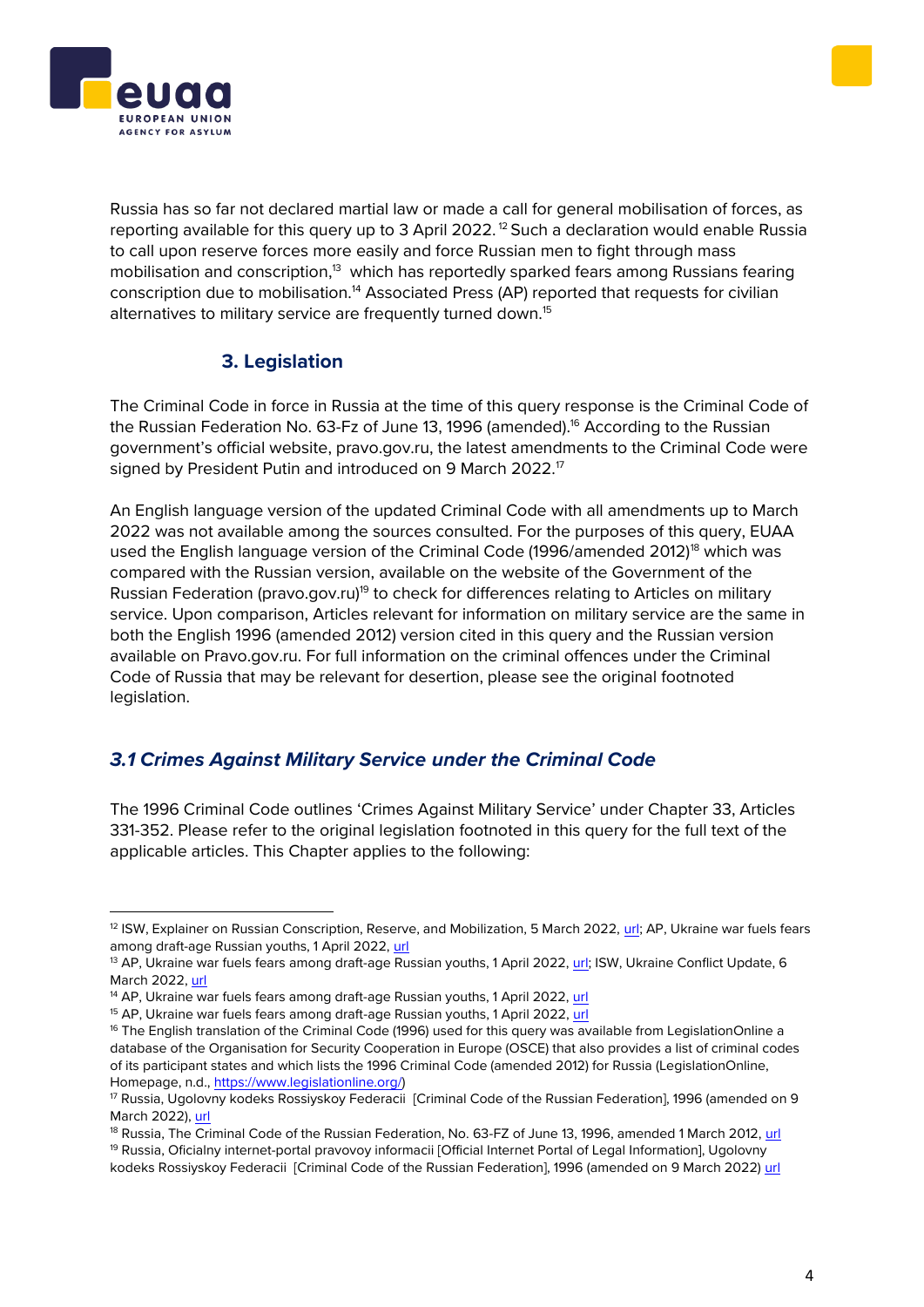



## **Article 331. Concept of Crimes Against Military Service**

- 1. Crimes against the established order of military service, covered by the present chapter and committed by servicemen who have been drafted or enlisted under a contract in the Armed Forces of the Russian Federation in troops and military formations of the Russian Federation, and also by reservists during training assemblies, shall be deemed to be crimes against military service.
- 2. Abrogated
- 3. Criminal responsibility for crimes against military service, committed in wartime or in a military situation, shall be determined by the wartime laws of the Russian Federation.<sup>20</sup>

### **Article 332. Failure to Execute an Order**

- 1. Failure to execute a superior's lawful order by a subordinate, if it has caused substantial harm to the interests of military service, shall be punishable by restriction in military service for a term of up to two years or by arrest, for a term of up to six months, or by custody in a disciplinary military unit for a term of up to two years.
- 2. The same deed, committed by a group of persons, a group of persons in a preliminary conspiracy, or by an organized group, and also entailing severe consequences, shall be punishable by deprivation of liberty for a term of up to five years.
- 3. Failure to execute an order, due to a careless or dishonest attitude to military service, if it has involved serious consequences, shall be punishable by restriction in military service for a term of up to one year, or by arrest for a term of up to six months, or by custody in a disciplinary military unit for a term of up to two years.

## **Article 333. Resistance to a Superior or Compulsion of Another to Violate His Duties of Military Service**

- 1. Resistance to a superior, and also to another person who discharges the duties of military service, or compulsion of him to violate these duties, attended by violence or by threats to use it, shall be punishable by restraint in military service for a term of up to two years, or by deprivation of liberty for a term of up to five years.
- 2. The same deeds committed: a) by a group of persons, a group in a preliminary conspiracy, or by an organized group; b) with the use of arms; c) with the infliction of grave injury or injury of average gravity to human health, or of other serious

<sup>&</sup>lt;sup>20</sup> Russia, The Criminal Code of the Russian Federation, No. 63-FZ of June 13, 1996, amended 1 March 2012, [url](https://www.legislationline.org/download/id/4247/file/RF_CC_1996_am03.2012_en.pdf)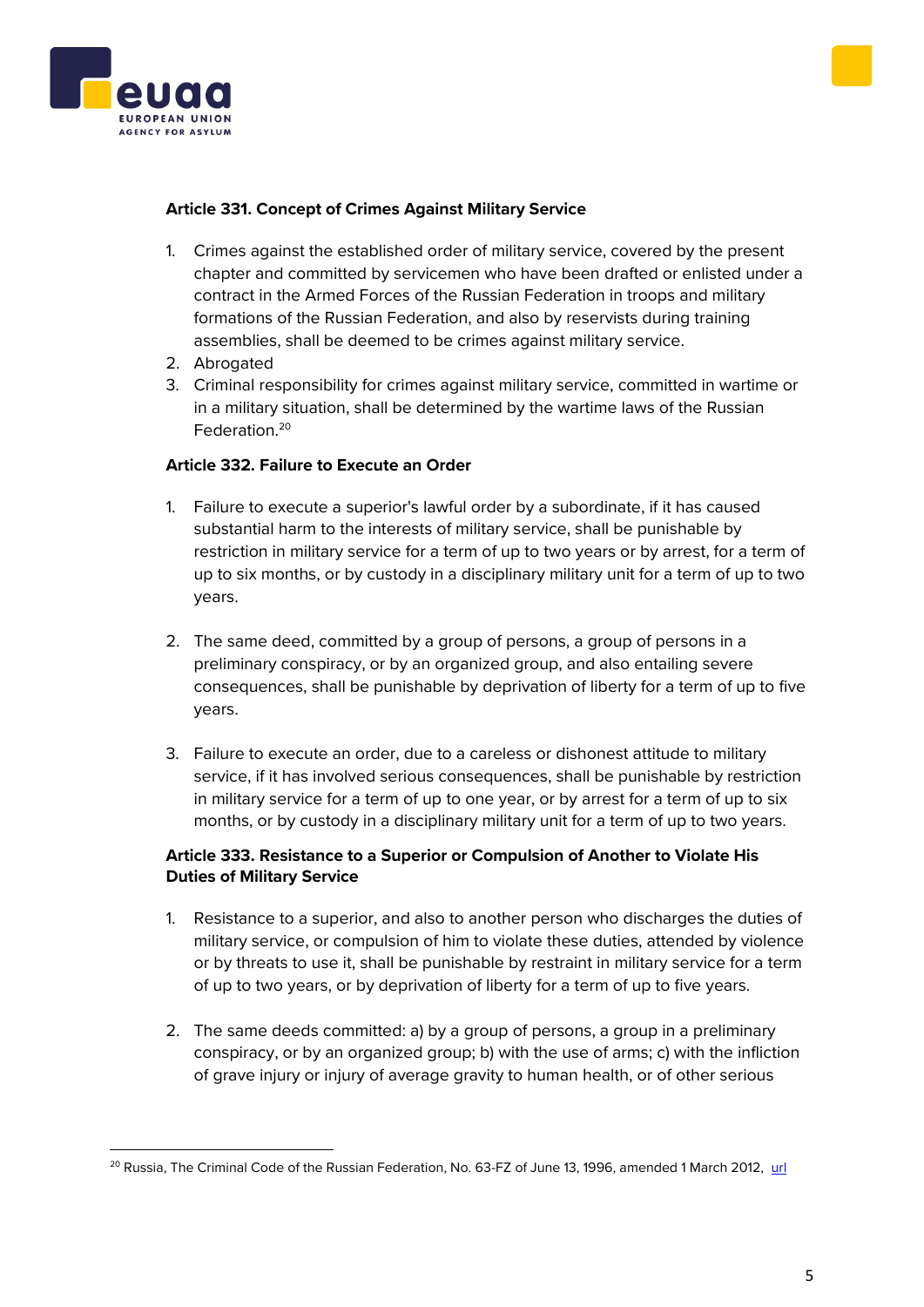



consequences, shall be punishable by deprivation of liberty for a term of up to eight years.

## **Article 337. Unauthorized Abandonment of a Military Unit or a Place of Military Service**

- 1. Unauthorized abandonment of a military unit or a place of military service, and likewise failure to appear for service without valid reasons in case of discharge from a unit, appointment, or transfer, and also in case of absence for a business trip, annual leave, or from a medical establishment for a term of more than two days, and not more than ten days, if this deed has been committed by a serviceman undergoing military service after being drafted, shall be punishable by arrest for a term of up to six months, or by custody in a disciplinary military unit for a term of up to one year.
- 2. The same deeds committed by a serviceman who is serving punishment in a disciplinary military unit, shall be punishable by deprivation of liberty for a term of up to two years.
- 3. Unauthorized abandonment of a military unit or a place of military service, and likewise failure to appear for service on the due date without valid reasons for more than ten days, but not for more than one month, if this deed has been committed by a serviceman undergoing military service after being drafted, or under contract, shall be punishable by restriction in military service for a term of up to two years, or by custody in a disciplinary military unit for a term of up to two years, or by deprivation of liberty for a term of up to three years.
- 4. Deeds stipulated in the third part of this Article, and having a duration of over one month, shall be punishable by deprivation of liberty for a term of up to five years.

Note: A servicemen who has committed deeds stipulated in this Article may relieved from criminal responsibility, if unauthorised abandonment of his military unit has been necessitated by exceptional circumstances.

## **Article 338. Desertion**

- 1. Desertion, that is, the unauthorized abandonment of a military unit or a place of military service for the purpose of evading military service, and likewise failure to appear for service for the same purposes, shall be punishable by deprivation of liberty for a term of up to seven years.
- 2. Desertion with arms entrusted in the military service, and likewise desertion committed by a group of persons in a preliminary conspiracy, or by an organized group, shall be punishable by deprivation of liberty for a term of up to ten years.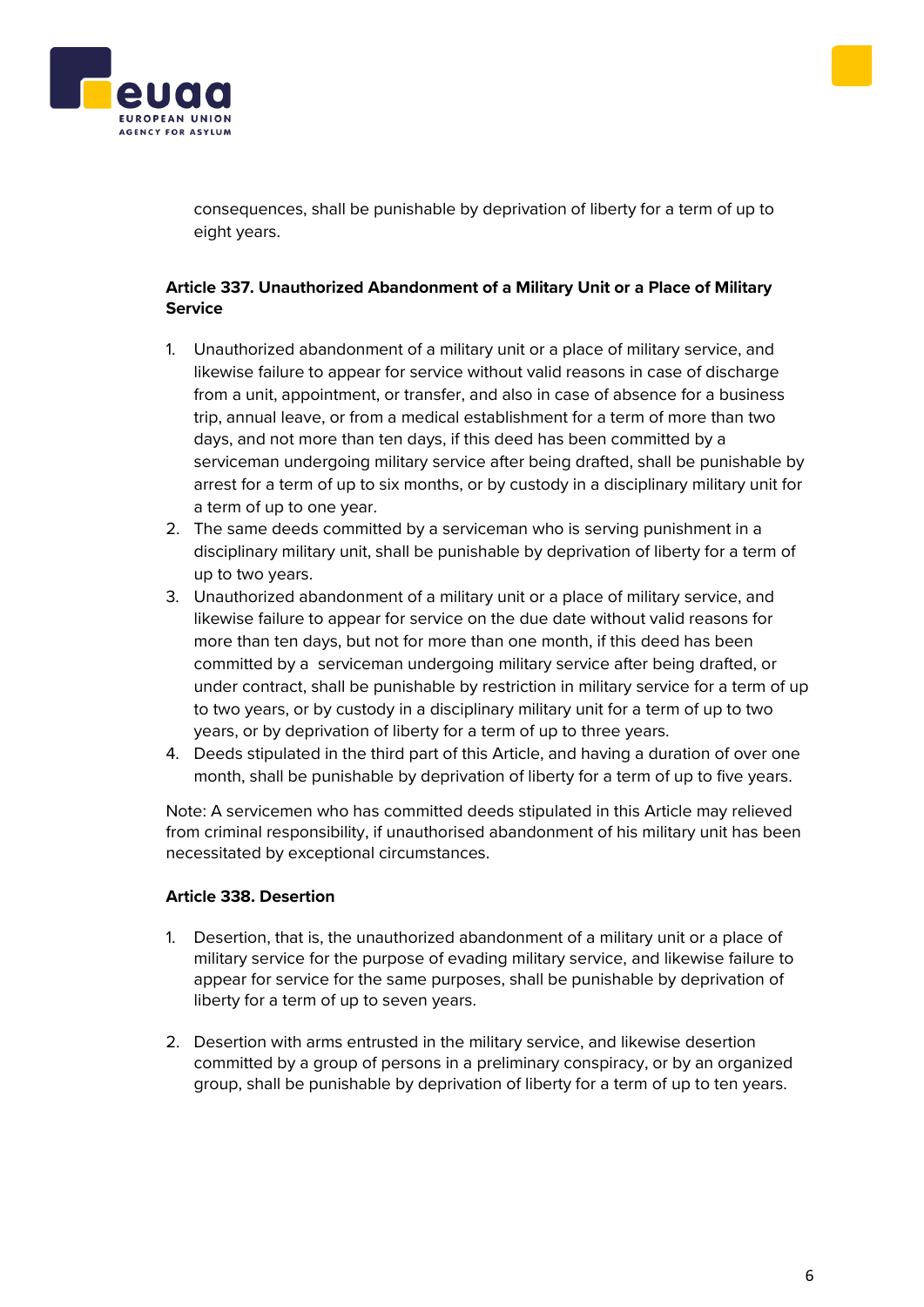



Note: A serviceman who has for the first time committed desertion, as stipulated by the first part of this Article, may be released from criminal responsibility, if desertion has been necessitated by exceptional circumstances.

## **Article 339. Evasion of Military Service Duties by Pretending to Be Ill, or by Any Other Method**

- 1. Evasion by a serviceman of his military service duties, by pretending to be ill or by inflicting injury on himself (maiming himself), or by forging documents, or by some other fraud, shall be punishable by restriction in military service for a term of up to one year, or by arrest for a term of up to six months, or by custody in a disciplinary military unit for a term of up to one year.
- 2. The same act, committed for the purpose of obtaining a full release from the discharge of military service duties, shall be punishable by deprivation of liberty for a term of up to seven years. $21$

## **4. Russian censorship of war reporting and limitations on information about desertion cases in Ukraine**

On 24 February 2022, the day when the Russian Federation started its self-titled 'military operation' in the Donbas region in eastern Ukraine<sup>22</sup>, the Federal Service for Supervision of Communications, Information Technology and Mass Media of the Russian Federation, Roskomnadzor, urged Russian media outlets to use solely information from official Russian sources for their reporting on the 'operation' in Ukraine.<sup>23</sup> On 4 March 2022, the Federal Assembly of the Russian Federation introduced amendments to the Code of Administrative Offences and the Criminal Code to punish the spreading of 'false information' about Russian military operations and discrediting the Russian Armed Forces,<sup>24</sup> stipulating 'extortionate fines' [amounting up to 1.5 million rubles, approximately 12 989 EUR in the beginning of March 2022<sup>25</sup>] or a prison sentence of up to 15 years for being engaged in the dissemination of such information.<sup>26</sup> Amnesty International reported that in the days following the changes, 140 people had been detained under the law. <sup>27</sup> The further toughening of the 'fake news'

<sup>&</sup>lt;sup>21</sup> Russia, The Criminal Code of the Russian Federation, No. 63-FZ of June 13, 1996, amended 1 March 2012, [url](https://www.legislationline.org/download/id/4247/file/RF_CC_1996_am03.2012_en.pdf) <sup>22</sup> BBC, Ukraine conflict: what we know about the invasion, 24 February 2022, [url](https://www.bbc.com/news/world-europe-60504334)

<sup>&</sup>lt;sup>23</sup> OSCE, Media Freedom Representative strongly denounces Russian authorities' restriction on freedom of the media and freedom of information, 24 February 2022, [url;](https://www.osce.org/representative-on-freedom-of-media/512950) Russia, Roskomnadzor, Вниманию средств массовой информации и иных информационных ресурсов [To the attention of the media and other information resources], 24 February 2022, [url](https://rkn.gov.ru/news/rsoc/news74084.htm)

<sup>&</sup>lt;sup>24</sup> TASS, Federal Council approves law on liability for fakes about Russian Armed Forces, 4 March 2022[, url;](https://tass.com/politics/1416857?utm_source=google.com&utm_medium=organic&utm_campaign=google.com&utm_referrer=google.com) HRW, Russia Criminalizes Independent War Reporting, Anti-War Protests, 7 March 2022[, url;](https://www.hrw.org/news/2022/03/07/russia-criminalizes-independent-war-reporting-anti-war-protests) Reuters, Russia fights back in information war with jail warning, 4 March 2022[, url;](https://www.reuters.com/world/europe/russia-introduce-jail-terms-spreading-fake-information-about-army-2022-03-04/) Interfax, Duma approves Criminal Code amendments penalizing fake news about military operations, discrediting of Russian Armed Forces, calls for sanctions, 4 March 2022[, url](https://interfax.com/newsroom/top-stories/75419/)

<sup>&</sup>lt;sup>25</sup> TASS, Federal Council approves law on liability for fakes about Russian Armed Forces, 4 March 2022, [url](https://tass.com/politics/1416857?utm_source=google.com&utm_medium=organic&utm_campaign=google.com&utm_referrer=google.com)

<sup>&</sup>lt;sup>26</sup> AI, Russia: Kremlin's ruthless crackdown stifles independent journalism and anti-war movement, 10 March 2022, [url](https://www.amnesty.org/en/latest/news/2022/03/russia-kremlins-ruthless-crackdown-stifles-independent-journalism-and-anti-war-movement/)

 $\overline{27}$  AI, Russia: Kremlin's ruthless crackdown stifles independent journalism and anti-war movement, 10 March 2022, [url](https://www.amnesty.org/en/latest/news/2022/03/russia-kremlins-ruthless-crackdown-stifles-independent-journalism-and-anti-war-movement/)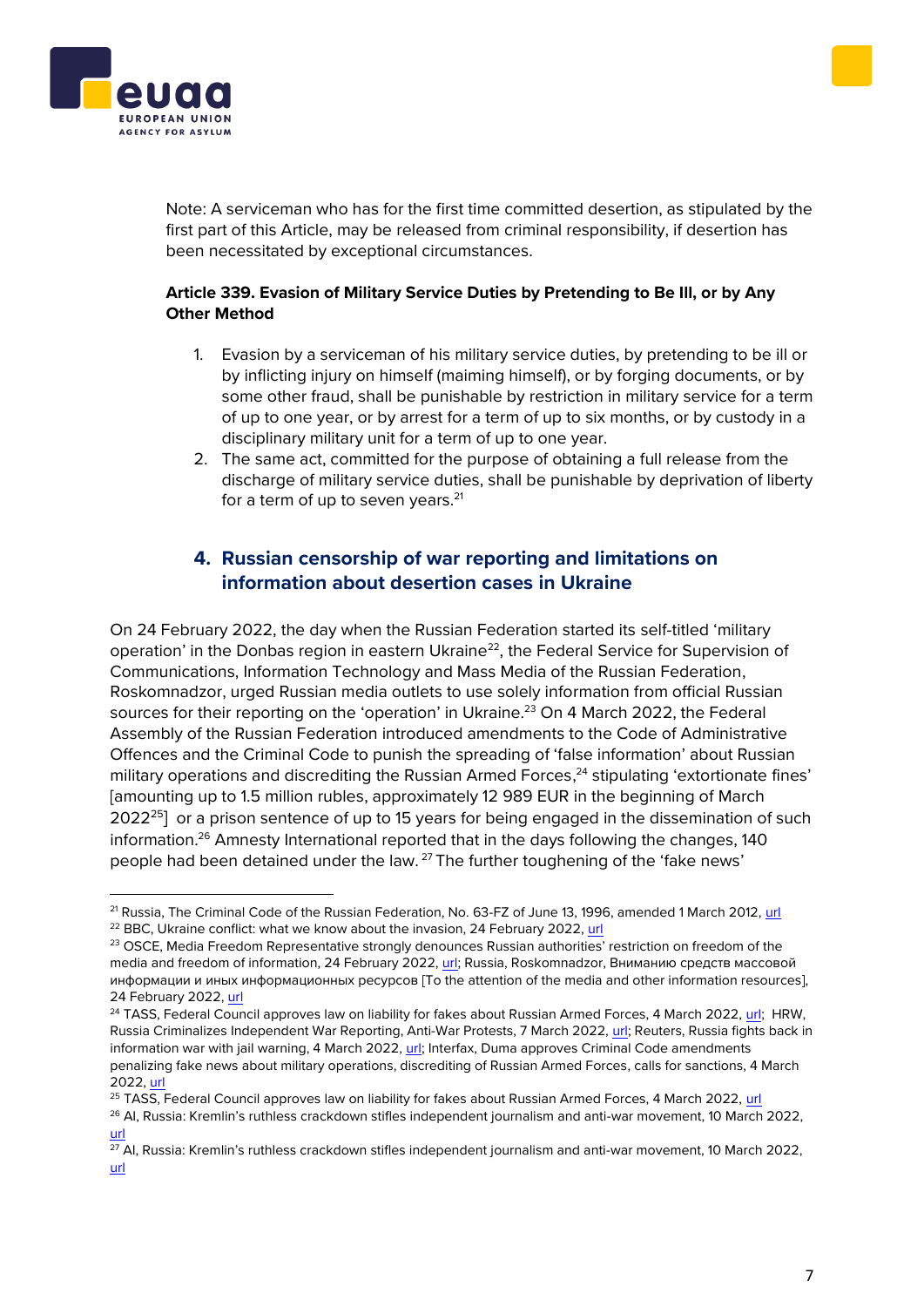legislation on 22 March 2022 affected reporting on the National Guard (Rosgvardiya) as well as 'Russian embassies, the Prosecutor's office and other state, military, and law enforcement and judicial bodies.<sup>'28</sup> In the result of the legislation, Russian domestic media outlets either lost their licenses or suspended their activities,<sup>29</sup> while foreign outlets had also to stop reporting from the country.<sup>30</sup>

In correspondence with EUAA on 26 March 2022, Huseyn Aliyev, a researcher focusing on security situation developments in Central and Eastern Europe<sup>31</sup>, noted that 'as it could be expected from a war-time censorship, it is exceptionally difficult to obtain any reliable information at the moment. The topic of desertion is fairly sensitive for the Russian armed forces, and they are not likely to reveal that any desertion is taking place.<sup>32</sup> EUAA contacted a human rights defender for this query, who is based in Russia and works on cases of human rights violations in the country and who wished to remain anonymous for security reasons. In the correspondence with EUAA on 19 March 2022, the source noted that the information about desertion from the Armed Forces of the Russian Federation 'is very sensitive to the authorities in Russia.' The source reported that there was neither official data on the topic nor reporting on it by the state-controlled media, while the independent media found itself under 'severe pressure' and in a situation, in which 'journalists are frightened of being criminally prosecuted for "fakes" about the Russian army' and, therefore, refraining from publishing such information.'<sup>33</sup>

## **5. Evidence of desertion occurring in Ukraine**

<span id="page-7-0"></span>Russia-based NGO Agora and Project 'Network Freedoms' [in Russian: Setevye Svobody] stated in a joint report published in March 2022<sup>34</sup> that the first evidence of desertion of Russian servicemen from military units stationed in Ukraine was reported by the media – which particularly reported on violence committed towards the servicemen by officers – at the end of March 2022.<sup>35</sup> The statement is based on an article published by the Russian news portal Meduza on 23 March 2022, according to which, a 25-year-old contract soldier deserted on from his military unit at the Russia-Ukraine border in the Belgorod region because of an act of beatings by a senior officer. After issuing a hospital report on the beatings on 20 March 2022, the person filled in a resignation report, in which he explained that he had abandoned

<sup>33</sup> A human rights defender in Russia, email, 19 March 2022





<sup>&</sup>lt;sup>28</sup> Politico, Russia expands laws criminalizing 'fake news,' 22 March 2022, [url](https://www.politico.eu/article/russia-expand-laws-criminalize-fake-news/)

<sup>&</sup>lt;sup>29</sup> Politico, Last major Russian independent news outlet suspends operations, 28 March 2022, [url](https://www.politico.eu/article/last-russia-independent-news-outlet-suspends-operations/)

<sup>&</sup>lt;sup>30</sup> Forbes, Bloomberg, The BBC, CNN, and More Stop Reporting from Russia Over Putin's 'Fake News' Law, 4 March 2022[, url](https://www.forbes.com/sites/andymeek/2022/03/04/bloomberg-the-bbc-cnn-and-more-stop-reporting-from-russia-over-putins-fake-news-law/?sh=7416f690474e)

<sup>&</sup>lt;sup>31</sup> University of Glasgow, Dr. Huseyn Aliyev, n.d., [url](https://www.gla.ac.uk/schools/socialpolitical/staff/huseynaliyev/)

<sup>32</sup> Aliyev, H., email, 26 March 2022. Dr. H. Aliyev is Lecturer and Research Fellow in Security Studies at Central & Eastern European Studies (CEES) at the University of Glasgow.

<sup>&</sup>lt;sup>34</sup> Meduza, В России фактически введено военное положение. Ограничены свобода слова, собраний и передвижения, Главное из доклада «Агоры» и «Сетевых свобод» [Martial law is effectively imposed in Russia. Freedom of speech, assembly, and movement are restricted, The main from the report by Agora and Network Freedoms], 25 March 2022[, url](https://meduza.io/feature/2022/03/25/v-rossii-fakticheski-vvedeno-voennoe-polozhenie-ogranicheny-svoboda-slova-sobraniy-i-peredvizheniya)

<sup>&</sup>lt;sup>35</sup> Agora and Network Freedoms, Россия: права человека на военном положении [Russia: Human Rights under the Martial Law: The first month of the armed conflict in Ukraine], March 2022, [url,](https://drive.google.com/file/d/1vCb_QdGscBkLUtYQpNxl5Q7I1XNisbnr/view) p. 15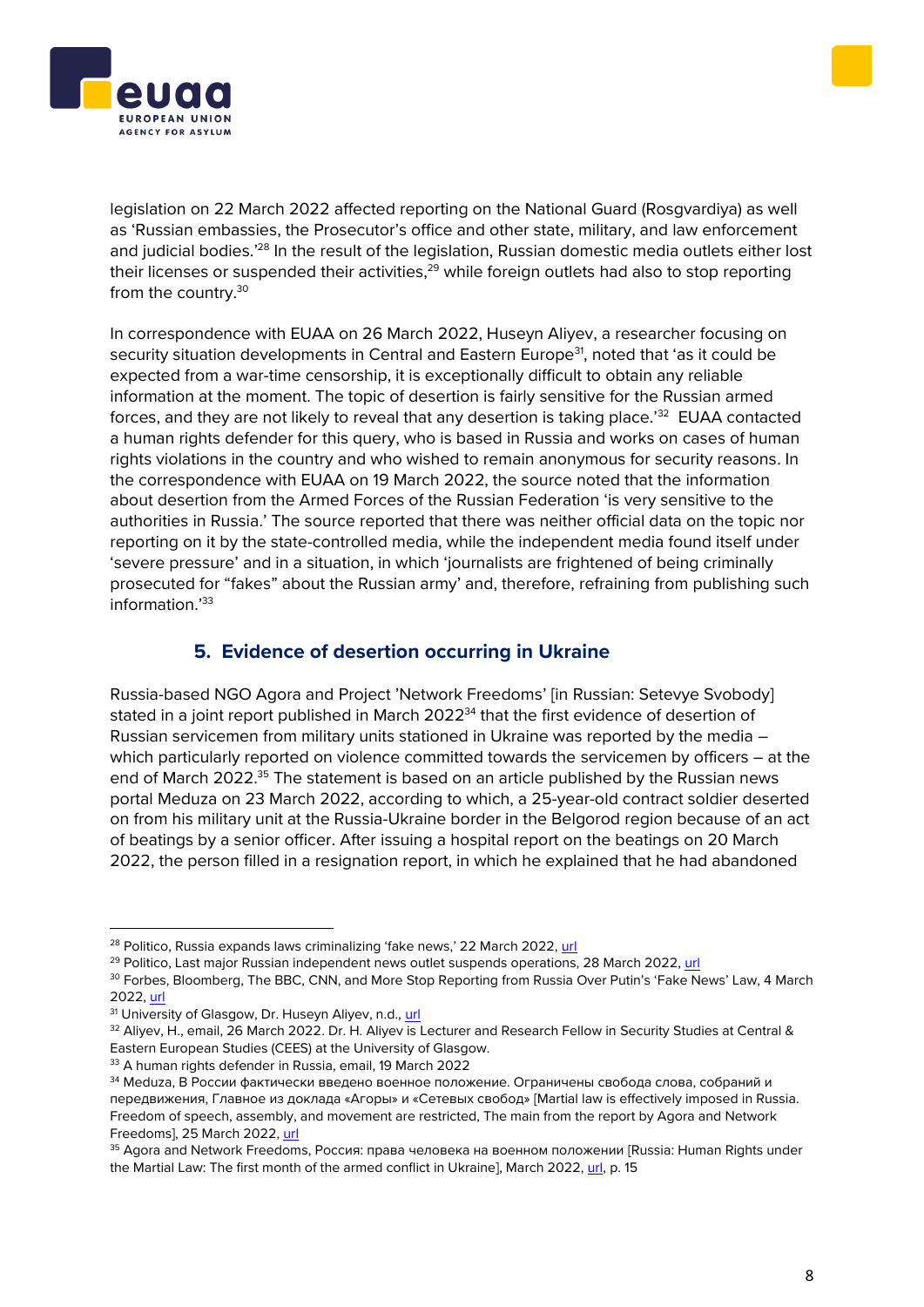his military unit due to fear for his life and health and because he did not want to participate in the fighting in Ukraine, as it contradicted his personal convictions.<sup>36</sup>

In correspondence with EUAA on 23 March 2022, researcher Dr. Huseyn Aliyev, noted that the Russian Federation was releasing 'almost no official information on casualties, prisoners of war, or deserters.'<sup>37</sup> According to the source, the Ukrainian media was the only available media source for the information on deserters from the Russian Armed Forces in Ukraine. He also noted that Telegram channels, particularly in Ukrainian, posted 'numerous details' of such instances; however, he underlined that he considered 'these sources unofficial and unverified.'<sup>38</sup> The human rights defender interviewed by EUAA noted that there were 'a lot of [deserters] in Ukraine, [according to available public] information.'<sup>39</sup>

The following information about instances of desertion by the Armed Forces of the Russian Federation in Ukraine were found among Ukrainian sources published in the period between 24 February 2022–31 March 2022, though they are uncorroborated:

- On 26 February 2022, Ukrainian news outlet Obozrevatel reported that around 5 000 contract servicemen in the Belgorod region of Russia who were to be transferred to Ukraine refused going to war, appealing to the fact that this was not stipulated in their contracts.<sup>40</sup> In correspondence with EUAA, a human rights defender in Russia reported similarly on this occurrence, but could not confirm the number of servicemen involved in the case.<sup>41</sup>
- On 28 February 2022, Odessa-based media outlet Dumskaya.net claimed to have contacted relatives of several Russian marines of 810<sup>th</sup> brigade of the Russian Federation stationed in the Crimea, who stated that the conscripts had refused to obey [a commander's] order and to conduct an assault on Odessa.<sup>42</sup> Further information on this could not be found.
- On 7 March 2022, the Security Service of Ukraine reported on large-scale desertion among Russian army men, based on testimonies of 'a captured Russian technician,' who had allegedly stated that servicemen were 'threatened with 7 years in prison'.<sup>43</sup>





<sup>&</sup>lt;sup>36</sup> Meduza, «Никто не понимал, что происходит. Мы думали — учения». «Медуза» рассказывает историю Альберта Сахибгареева — российского контрактника, который дезертировал с войны в Украине ["No one understood what was happening. We thought it were drills." Meduza tells a story of Albert Sakhibgareev, a Russian contract soldier who deserted from the war in Ukraine], 23 March 2022, [url](https://meduza.io/feature/2022/03/23/nikto-ne-ponimal-chto-proishodit-my-dumali-ucheniya?utm_source=telegram&utm_medium=live&utm_campaign=live)

<sup>&</sup>lt;sup>37</sup> Aliyev, H., email, 23 March 2022

<sup>&</sup>lt;sup>38</sup> Aliyev, H., email, 26 March 2022. Such of these sources can be found at: [url](https://t.me/crisis2022)

<sup>39</sup> A human rights defender in Russia, email, 19 March 2022

<sup>40</sup> Obozrevatel, У Білгороді 5 тис. контрактників влаштували бунт та відмовилися їхати воювати з Україною. Ексклюзив [In Belgorod, 5 000 contractors staged a riot and refused going to war with Ukraine. Exclusive], 26 February 2022, [url](https://news.obozrevatel.com/ukr/russia/u-bilgorodi-5-tis-kontraktnikiv-vlashtuvali-bunt-ta-vidmovilisya-ihati-voyuvati-z-ukrainoyu-eksklyuziv.htm?utm_source=Telegram&utm_medium=channel&utm_campaign=subscription)

<sup>41</sup> A human rights defender in Russia, email, 26 March 2022

<sup>42</sup> Dumskaya.net, Российские морпехи-срочники устроили бунт, когда им приказали высадиться «прямо в Одессу» [Russian Marine conscripts riot when ordered to land "straight to Odessa"], 28 February 2022, [url](https://dumskaya.net/news/rossiyskie-matrosy-ustroili-bunt-kogda-im-prikaz/?fbclid=IwAR3qQO-YgARAZFt1B1dqcSDzk8IjksKOLa75oOuMvBSlx2dv3axFNnrp1Qw) <sup>43</sup> Security Service of Ukraine, Telegram, 7 March 2022[, url;](https://t.me/SBUkr/3844) Security Service of Ukraine, Occupiers massively

desert – invaders flee army even on way to Ukraine, 7 March 2022[, url](https://ssu.gov.ua/en/novyny/dezertyrstvo-sered-okupantiv-staie-masovym-zaharbnyky-tikaiut-z-viiska-navit-po-dorozi-v-ukrainu)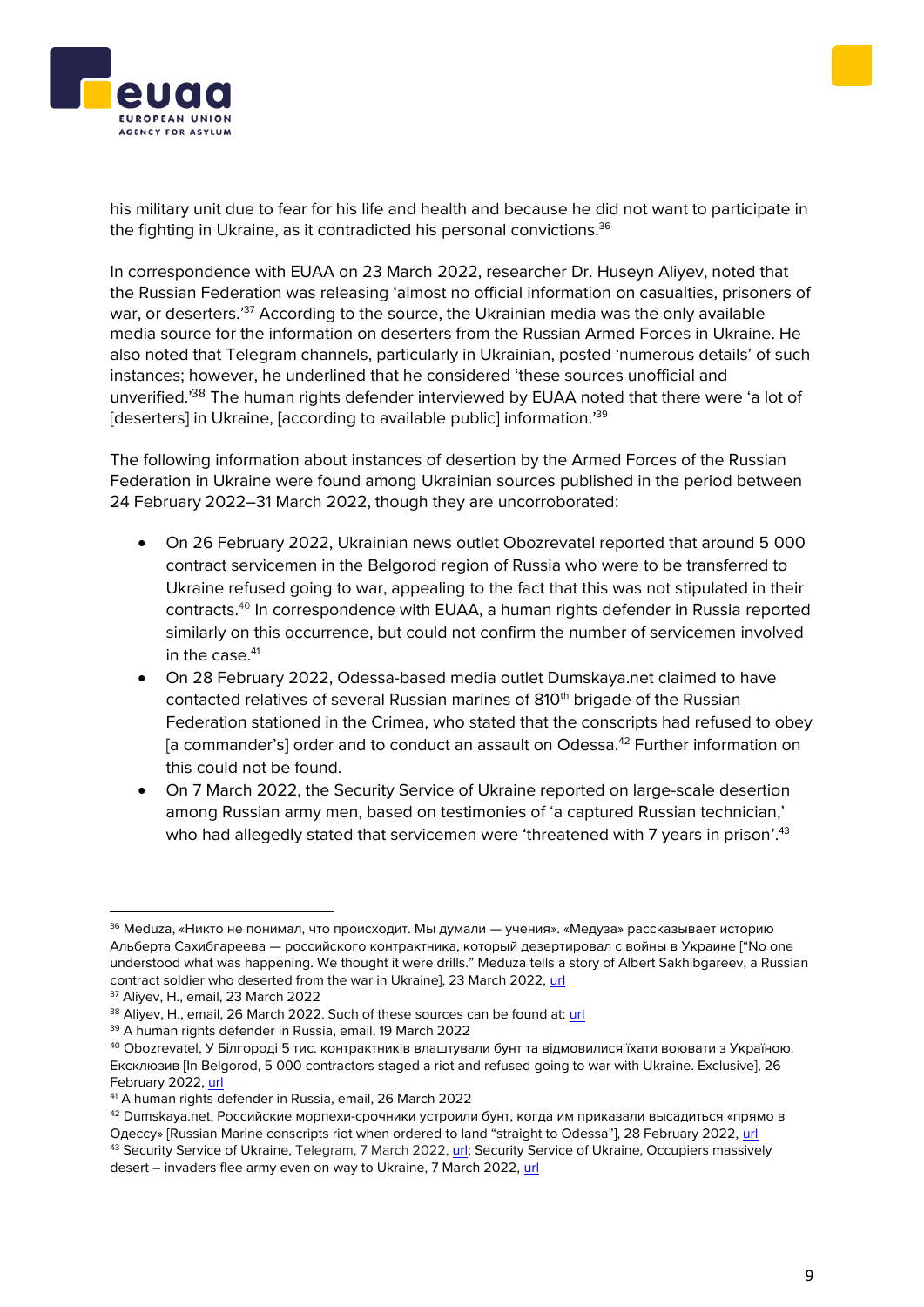



- On 12 March 2022, the General Staff of the Armed Forces of Ukraine, reported on 'small groups' of deserters from the Russian Armed Forces 'moving towards the state border' during several days prior. 44
- On 13 March 2022, the General Staff of the Armed Forces of Ukraine claimed that many Russian servicemen refused to cross the border and to take part in the fighting, despite being promised a 'war veteran' status, as well as additional daily allowances and higher salaries. 45

## <span id="page-9-0"></span>**6. Reports of arrest and prosecution under the Criminal Code for desertion or evasion of military service**

# *6.1 During 2019-2021*

According to Huseyn Aliyev, Articles 337 and 338 of the Criminal Code of the Russian Federation were 'widely implemented' before the start of the war in Ukraine.<sup>46</sup>

Examples of cases found were the following:

- In May 2019, local media reported that the Naro-Fominsk Garrison Military Court sentenced a former conscript, who had abandoned his military unit in July 2006, to 2.5 years in a penal colony.<sup>47</sup>
- In November 2021, the Novosibirsk Garrison Military Court punished a contract serviceman with a one-year restriction from the service and a withholding of 15 % of his salary under Article 337.3 of the Criminal Code, after he had abandoned the place of service without a valid reason.<sup>48</sup>

According to the Washington Post, writing in March 2022, evasion of military service has been rife with corruption for years, with officials being reluctant to allow exemptions, and a network of corrupt officials allowing those who can pay thousands of dollars to avoid military service through bribes and fraud. The same source noted that draft evasion is especially common in larger cities like Moscow or St. Petersburg but is challenging for those with less means in less well-off areas.<sup>49</sup>

<sup>44</sup> Ukraine, General Staff of the Armed Forces of Ukraine, Facebook, 12 March 2022, [url](https://www.facebook.com/GeneralStaff.ua/posts/270528335260252)

<sup>45</sup> Ukraine, General Staff of the Armed Forces of Ukraine, Facebook, 13 March 2022, [url](https://www.facebook.com/GeneralStaff.ua/posts/271814665131619)

<sup>46</sup> Aliyev, H., email, 26 March 2022.

<sup>&</sup>lt;sup>47</sup> NR, В Подмосковье солдат-дезертир сдался спустя 14 лет после побега [A soldier surrendered in the Moscow region 14 years after flight], 14 May 2019[, url;](https://news-r.ru/news/moscow/309906/) Rossiyskaya Gazeta, Лучше бы отслужил [It would have been better to servel, 14 May 2019[, url](https://rg.ru/2019/05/14/reg-cfo/v-podmoskove-dezertir-poluchil-srok-za-to-chto-skryvalsia-14-let.html)

<sup>48</sup> MK.ru, В Новосибирске солдата-дезертира осудили за побег [In Novosibirsk, a soldier-deserter was convicted of running away], 19 November 2021, [url](https://novos.mk.ru/incident/2021/11/19/v-novosibirske-soldatadezertira-osudili-za-pobeg.html)

<sup>&</sup>lt;sup>49</sup> Washington Post (The), As Russia drafts young men, some fear ending up on Ukraine's front line, 2 April 2022, Factiva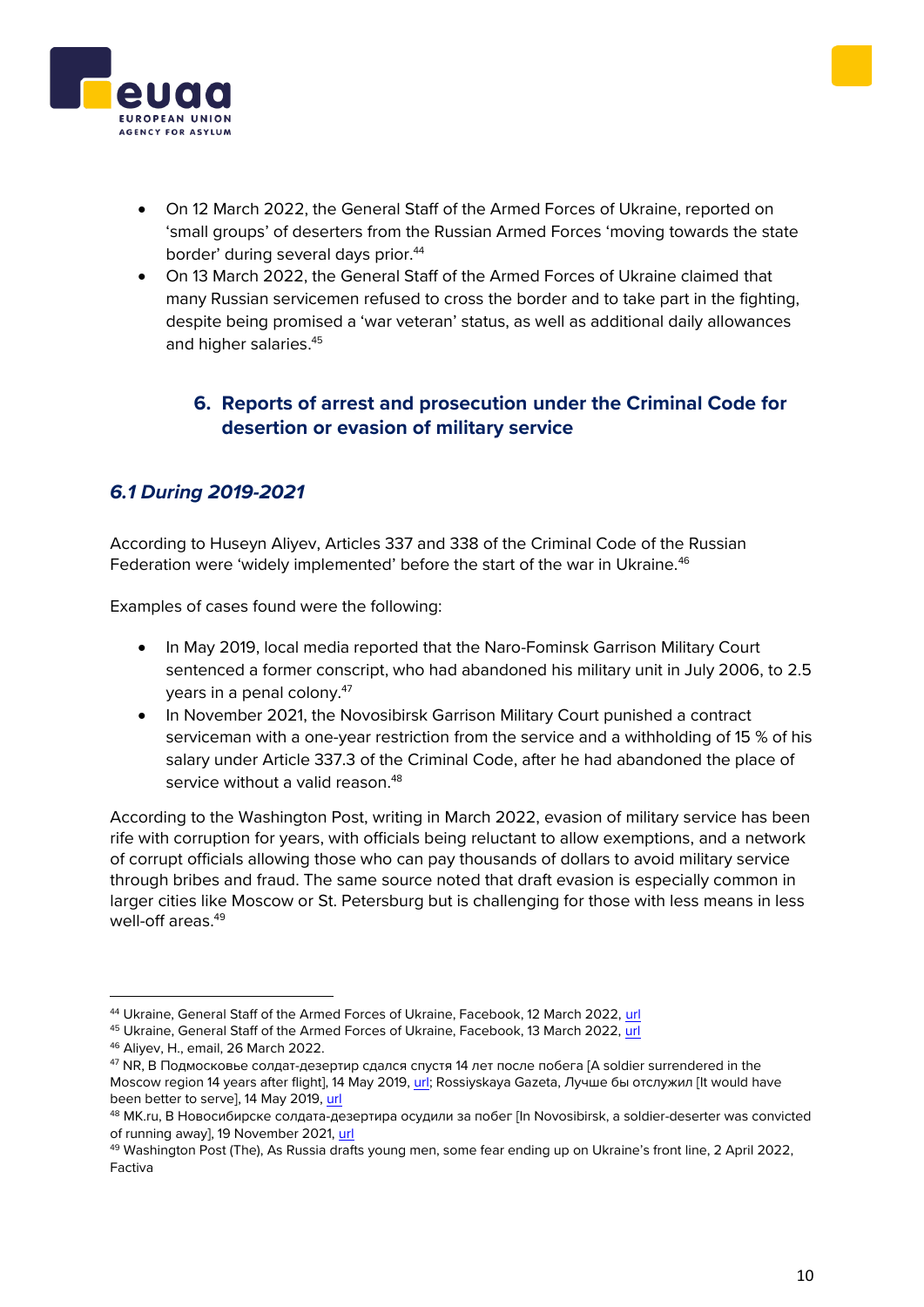# 6.2 Following the invasion of Ukraine reported during 24 February – 3 April *2022*

Reports and specific cases of arrest and prosecution of military deserters and evaders under the Criminal Code during the reference period could not be found within the time constraints of this query.

In correspondence with EUAA on 22 March 2022, the Program Director for Europe and Central Asia at the International Crisis Group, Olga Oliker, did not have information on arrests or prosecutions of Russian deserters.<sup>50</sup> A March 2022 report about the human rights situation in Russia since 24 February 2022, produced by Russia-based NGO Agora and the Project 'Network Freedoms', stated that they had not documented any cases of military personnel being charged based on Article 338 'Desertion' or Article 332 'Failure to Execute an Order'.<sup>51</sup> On 26 March 2022, researcher Huseyn Aliyev noted that he had no direct information about military deserters held or prosecuted in Russia, but that there were some reports in Ukrainian media that Russian servicemen were threatened by Article 338 'Desertion,' stipulating prison terms of up to seven years for desertion, and up to ten years for desertion with a weapon, by their superiors while being in Ukraine.<sup>52</sup>

In the correspondence with EUAA on 19 March 2022, a human rights defender based in Russia said they had 'no information about military deserters held or prosecuted in Russia'. The source further mentioned that the Soldiers' Mothers' movement was 'almost inactive' at the time of the correspondence; and, while some groups were 'trying to provide consultations for the conscripts,' the source was 'not aware of any legal services provided to the soldiers.'<sup>53</sup> In the correspondence with EUAA on 26 March 2022, the source said they had no information on any instance when Articles of the Chapter 33 'Crimes against the military order' of the Criminal Code of the Russian Federation were applied for deserters from the Russian Armed Forces in or on the way to Ukraine.<sup>54</sup>

The following information was found in media sources below relating to threats of prosecution or punishments:

• On 3 March 2022, the media outlet Nastoyaschee Vremya [Current Times] reported that, according to a mother of a conscript, conscripts in Belgorod region were pressured to sign contracts with the Russian Armed Forces and those who refused to go to Ukraine were 'threatened by the articles on desertion.'<sup>55</sup> The Financial Times





<sup>&</sup>lt;sup>50</sup> Oliker, O., email, 22 March 2022. Olga Oliker is the Program Director for Europe and Central Asia at the International Crisis Group

<sup>51</sup> Agora and Network Freedoms, Россия: права человека на военном положении [Russia: Human Rights under the Martial Law: The first month of the armed conflict in Ukraine], March 2022, [url,](https://drive.google.com/file/d/1vCb_QdGscBkLUtYQpNxl5Q7I1XNisbnr/view) p. 15

<sup>52</sup> Aliyev, H., email, 26 March 2022

<sup>53</sup> A human rights defender in Russia, email, 19 March 2022

<sup>54</sup> A human rights defender in Russia, email, 26 March 2022

<sup>55</sup> Nastoyaschee vremya, "Они не хотят туда ехать, их пугают уголовной статьей о дезертирстве". Мать российского военного – об "учениях" и угрозах в армии ["They don't want to go there, but they are threatened with a criminal code's article on desertion." A mother of a Russian serviceman – about "exercises" and threats in the army], 3 March 2022[, url](https://www.currenttime.tv/a/mat-rossiiskogo-voennogo-ob-ucheniyah-i-ugrozah-v-armii/31733426.html)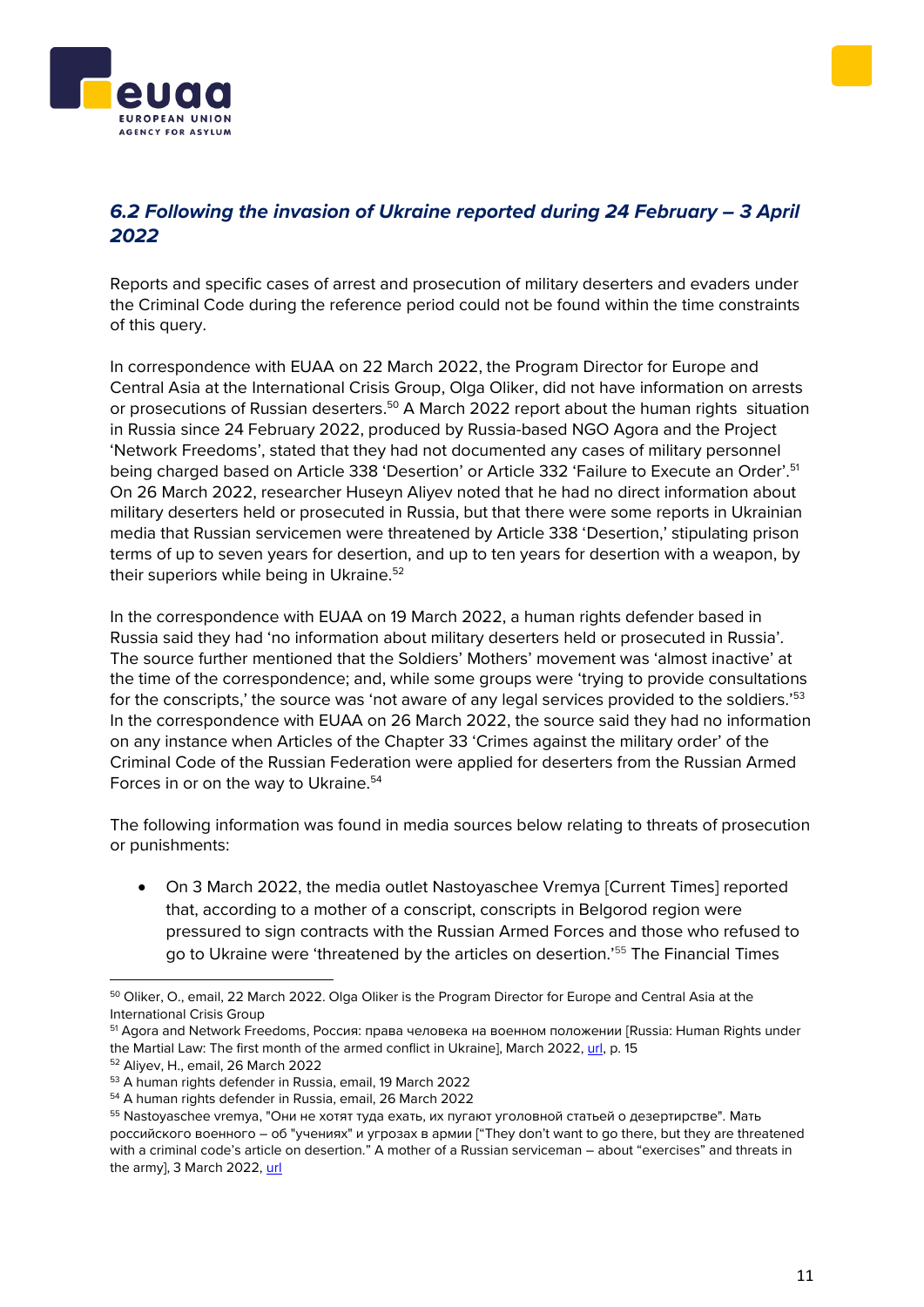also stated in April 2022, without providing details, that there have been reports 'alleging some conscripts had been compelled to take on contract jobs so that they could be sent to Ukraine' due to troop shortages.<sup>56</sup>

- On 12 March 2022, Ukrainian media project Grati reported via its Telegram channel that up to 80 Russian marines, including conscripts, refused taking part in the fighting and were sent back to the Crimea, where they filled in refusal reports. Servicemen who had a signed contract with the Armed Forces were reported to have been still sent to Ukraine, while others were reportedly coerced by military prosecutors to withdraw their refusals and threatened with criminal proceedings. According to the source, after the statement by the Russian President of 5 March 2022 that conscripts would not be used in the fighting, they reportedly continued their military service in the Crimea.<sup>57</sup> Corroborating information could not be found.
- On 12 March, media reported that the Ukrainian intelligence service claimed that a captured Russian soldier 'spoke about the use of "execution squads"' to eliminate deserters in the midst of rising unrest in the Russian military,<sup>58</sup> however no corroborating evidence or further information could be found regarding this.
- An unverified video released by Ukrainian media, received from the Ukrainian Security Service<sup>59</sup>, of a captured Russian soldier showed him stating that soldiers who were misled about the Ukrainian invasion but could not leave because the units behind them would 'kill deserters'.<sup>60</sup> Corroborating information could not be found.

# **7. Rosgvardiya (National Guard of the Russian Federation)**

<span id="page-11-0"></span>Financial Times (FT) describes Rosgvardiya as a 'militarized forced separate from the army that was established in 2016 to maintain public order and fight crime' and with responsibilities for acting against organised crime and terrorism. The force is described as Putin's 'private army' and has been accused of using 'heavy-handed tactics against opposition activists'. Analysts believe they may be in Ukraine to put down protests in Ukrainian cities.<sup>61</sup>





<sup>&</sup>lt;sup>56</sup> FT, Sacking of Russian guardsmen reveals dissent over going to fight in Ukraine, 2 April 2022, url

<sup>&</sup>lt;sup>57</sup> Grati, Telegram, 12 March 2022[, url](https://t.me/graty_me/4458)

<sup>58</sup> Interfax-Ukraine, SBU: Riots kick off among Russian military, army leadership uses tactics of 'firing squads', 12 March 2022[, url](https://ua.interfax.com.ua/news/general/812019.html)

<sup>59</sup> Fakti, За нами їдуть ешелони, що вбивають дезертирів: СБУ оприлюднила допит полоненого з РФ [We are followed by echelons that kill deserters: the SBU publicized the discharge of a Russian prisoner], 16 March 2022, [url](https://fakty.com.ua/ua/ukraine/20220312-za-namy-yidut-eshelony-shho-vbyvayut-dezertyriv-sbu-oprylyudnyla-dopyt-polonenogo-z-rf/)

<sup>60</sup> Fakti, За нами їдуть ешелони, що вбивають дезертирів: СБУ оприлюднила допит полоненого з РФ [We are followed by echelons that kill deserters: the SBU publicized the discharge of a Russian prisoner], 16 March 2022, [url;](https://fakty.com.ua/ua/ukraine/20220312-za-namy-yidut-eshelony-shho-vbyvayut-dezertyriv-sbu-oprylyudnyla-dopyt-polonenogo-z-rf/) CNN, 'We will all be judged.' Russian prisoners of war voice disquiet, shame over war in Ukraine, 16 March 2022[, url](https://edition.cnn.com/2022/03/15/europe/ukraine-russian-prisoners-of-war-intl/index.html)

<sup>&</sup>lt;sup>61</sup> FT, Sacking of Russian guardsmen reveals dissent over going to fight in Ukraine, 2 April 2022, [url](https://nationalpost.com/news/sacking-of-russian-guardsmen-reveals-dissent-over-going-to-fight-against-ukraine)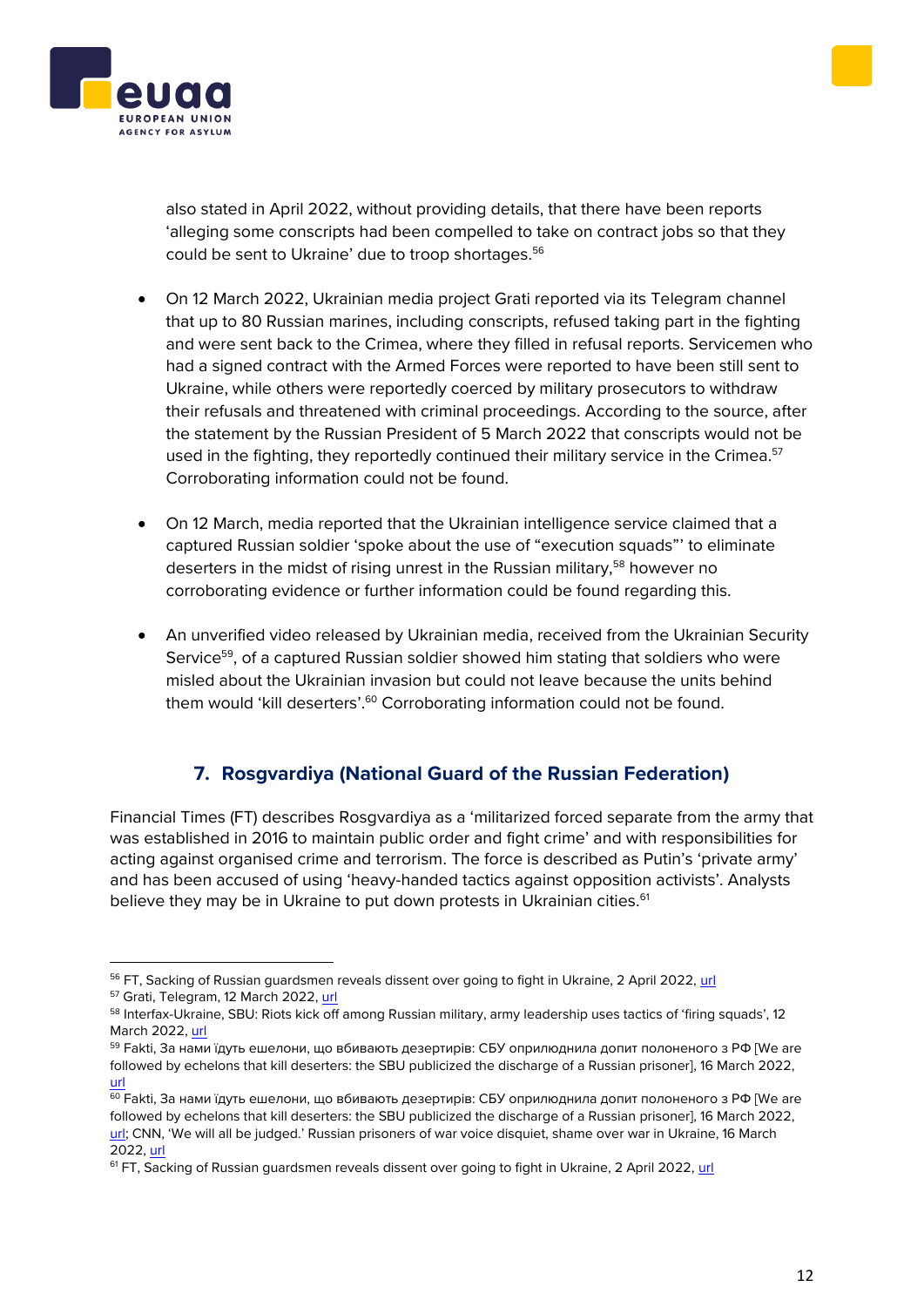



The human rights defender in Russia interviewed by EUAA stated that 'I know about a couple of cases when the Russian national guard refused to go. Both groups have not been prosecuted, the second decided to quit the service.' No further specific information was available. The same source said that Chapter 33 of the Russian Criminal Code does not apply to the Rosgvardiya members because the Rosgvardiya are police, and that chapter only applies to members of the military. According to the source, for desertion, Rosgvardiya officers may be charged under the Article 286.1 of the Russian Criminal Code.<sup>62</sup>

## **Article 286.1 Failure to Execute an order by a Worker of a Body of Internal Affairs**

1. Intentional non-execution by a worker of a body of internal affairs of an order of a chief given in the established procedure and not contrary to the law which has essentially damaged the rights and legitimate interests of citizens or organisations or legally protected interests of society and the state - shall be punishable by compulsory labour for a term of up to two years with deprivation of the right to hold specified offices or to engage in specified activities for a term of up to three years or without such, or by an arrest for a term of up to six months, or by deprivation of liberty for a term of up to two years with deprivation of the right to hold specified offices or to engage in specified activities for a term of up to three years or without such.

2. The same action committed by a group of persons, by a group of persons in preliminary collusion or by an organised group, as well as one which has entailed grave consequences, - shall be punishable by compulsory labour for a term of up to five years or by deprivation of liberty for the same term.<sup>63</sup>

Sources report on the case of 12 national guardsmen who refused to be moved to Ukraine following the invasion.<sup>64</sup> As reported by RFE/RL's North Caucasus service Kavkaz.Realii, the 12 guardsmen were from OMON (Special Purpose Mobile Unit) of Rosgvardia in Krasnodar.<sup>65</sup> According to the NGO Agora, as reported by FT, the direct duties of the Rosgvardiya are limited to Russian territory, however the group of 12 had been deployed to occupied Crimea for military exercises prior to the invasion of Ukraine. On the day after the Ukraine invasion began, 25 February, the men were ordered to go to Ukraine but refused claiming that as a domestic force the order was unlawful as their duties do not extend beyond Russia. They were fired and have filed in court for wrongful dismissal.<sup>66</sup> FT reported that under 'huge pressure' and 'threats of criminal cases', 9 of the 12 guardsmen who had filed wrongful dismissal claims withdrew their cases.<sup>67</sup> Information on whether the 12 have been charged or

<sup>62</sup> A human rights defender in Russia, email, 19 March 2022

<sup>&</sup>lt;sup>63</sup> Russia, The Criminal Code of the Russian Federation, No. 63-FZ of June 13, 1996, amended 1 March 2012[, url](https://www.legislationline.org/download/id/4247/file/RF_CC_1996_am03.2012_en.pdf) <sup>64</sup> FT, Sacking of Russian guardsmen reveals dissent over going to fight in Ukraine, 2 April 2022, [url;](https://nationalpost.com/news/sacking-of-russian-guardsmen-reveals-dissent-over-going-to-fight-against-ukraine) A human rights defender in Russia, email, 23 March 2022; Kavkaz.Realii, Большинство отказавшихся ехать в Украину росгвардейцев из Краснодара передумали судиться с начальством [Most of the Krasnodar Russian Guard officers who refused to go to Ukraine have changed their minds to sue their superiors], 29 March 2022, [url](https://www.kavkazr.com/a/boljshinstvo-otkazavshihsya-ehatj-v-ukrainu-rosgvardeytsev-iz-krasnodara-peredumali-suditjsya-s-nachaljstvom/31776042.html) <sup>65</sup> RFE/RL, Kavkaz.Realii, Большинство отказавшихся ехать в Украину росгвардейцев из Краснодара передумали судиться с начальством [Most of the Krasnodar Russian Guard officers who refused to go to Ukraine have changed their minds to sue their superiors], 29 March 2022[, url](https://www.kavkazr.com/a/boljshinstvo-otkazavshihsya-ehatj-v-ukrainu-rosgvardeytsev-iz-krasnodara-peredumali-suditjsya-s-nachaljstvom/31776042.html)

<sup>&</sup>lt;sup>66</sup> FT, Sacking of Russian guardsmen reveals dissent over going to fight in Ukraine, 2 April 2022, [url](https://nationalpost.com/news/sacking-of-russian-guardsmen-reveals-dissent-over-going-to-fight-against-ukraine)

<sup>&</sup>lt;sup>67</sup> FT, Sacking of Russian guardsmen reveals dissent over going to fight in Ukraine, 2 April 2022, url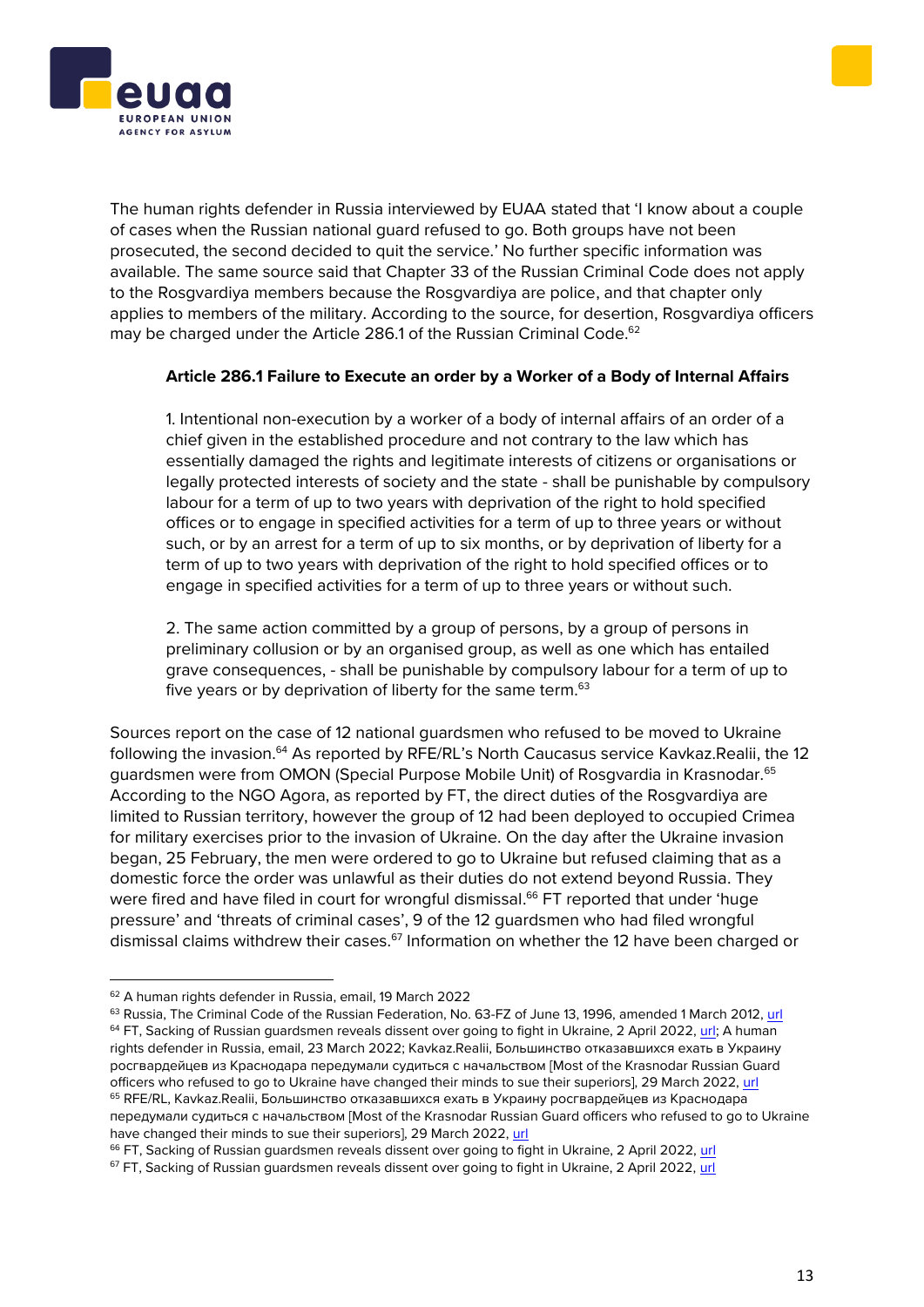



prosecuted under the Criminal Code could not be found among the sources consulted by the EUAA within the time constraints of this query.

RFE/RL's service Kavkaz.Realii reported on 25 March that after the news about this case became more widely known, the lawyer for the abovementioned group was approached by about 10 other members of Rosgvardiya and the Ministry of Defense from different regions of Russia. Furthermore, he stated that 'if we estimate the number of persons who find themselves in a similar situation, and whose representatives turned to me, there are about two and a half hundred of them. The applicants acted in the interests of entire groups. Appeals came from all over the country.'<sup>68</sup>

An online Russian media source published in Khakassia, Novyr Fokus, reported on a refusal of 11 members of OMON of Rosgvardiya of Khakassia to take part in the 'special operation'. According to the source, they are facing dismissal from the service.<sup>69</sup>

<sup>68</sup> RFE/RL, Kavkaz.Realii, Сотни военных обратились за помощью после отказа росгвардейцев из Краснодара отправиться в Украину [Hundreds of servicemen appealed for help after the Krasnodar Russian Guard refused to go to Ukraine], 25 March 2022[, url](https://www.kavkazr.com/a/sotni-voennyh-obratilisj-za-pomoschjyu-posle-otkaza-rosgvardeytsev-iz-krasnodara-ehatj-na-voynu-v-ukraine/31770183.html)

<sup>69</sup> Novy Fokus, «Отказники» или почему 11 бойцов ОМОН Росгвардии по Хакасии отказались от участия в «спецоперации» в Украине ["Refuseniks" or why 11 OMON riot policemen of Rosgvardiya in Khakassia refused to participate in a "special operation" in Ukraine], 4 April 2022[, url](https://khakasia.info/2022/04/04/otkazniki-ili-pochemu-11-bojczov-omon-rosgvardii-po-hakasii-otkazalis-ot-uchastiya-v-speczoperaczii-v-ukraine/)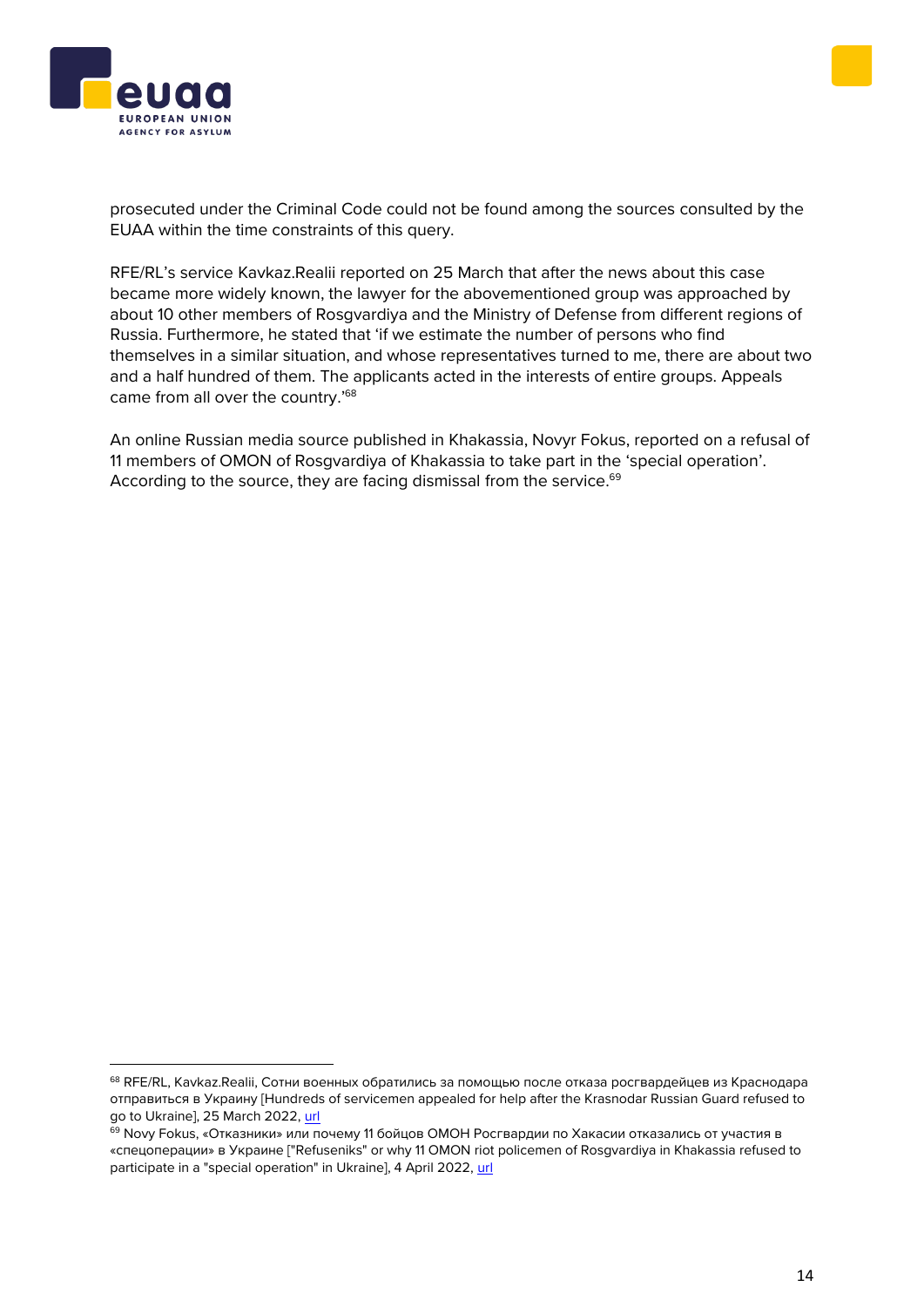



# **SOURCES USED**

## **Oral sources**

Aliyev, H., email with EUAA, 23 and 26 March 2022. Dr. Huseyn Aliyev is Lecturer and Research Fellow in Security Studies at Central & Eastern European Studies (CEES) at the University of Glasgow.

A human rights defender in Russia, email with EUAA, 19, 25, 26 March 2022. The source is based in Russia and has firsthand information on instances of human rights violations. The contact wishes to remain anonymous for security reasons.

Oliker, O., email with EUAA, 22 March. Dr. Olga Oliker is the Program Director for Europe and Central Asia at the International Crisis Group.

## **Written sources**

Agora and Network Freedoms, Россия: права человека на военном положении [Russia: Human Rights under Martial Law: The first month of the armed conflict in Ukraine], March 2022 [https://drive.google.com/file/d/1vCb\\_QdGscBkLUtYQpNxl5Q7I1XNisbnr/view,](https://drive.google.com/file/d/1vCb_QdGscBkLUtYQpNxl5Q7I1XNisbnr/view) accessed 28 March 2022

AI (Amnesty International), Russia: Kremlin's ruthless crackdown stifles independent journalism and anti-war movement, 10 March 2022,

[https://www.amnesty.org/en/latest/news/2022/03/russia-kremlins-ruthless-crackdown-stifles](https://www.amnesty.org/en/latest/news/2022/03/russia-kremlins-ruthless-crackdown-stifles-independent-journalism-and-anti-war-movement/)[independent-journalism-and-anti-war-movement/,](https://www.amnesty.org/en/latest/news/2022/03/russia-kremlins-ruthless-crackdown-stifles-independent-journalism-and-anti-war-movement/) accessed 24 March 2022

Al Jazeera, UN Resolution against Ukraine invasion: full text, 3 March 2022, [https://www.aljazeera.com/news/2022/3/3/unga-resolution-against-ukraine-invasion-full-text,](https://www.aljazeera.com/news/2022/3/3/unga-resolution-against-ukraine-invasion-full-text) accessed 3 April 2022

AP (Associated Press), Ukraine war fuels fears among draft-age Russian youths, 1 April 2022, available at: [https://www.ctvnews.ca/world/ukraine-war-fuels-fears-among-draft-age-russian](https://www.ctvnews.ca/world/ukraine-war-fuels-fears-among-draft-age-russian-youths-1.5843952)[youths-1.5843952,](https://www.ctvnews.ca/world/ukraine-war-fuels-fears-among-draft-age-russian-youths-1.5843952) accessed 3 April 2022

BBC News, Ukraine conflict: what we know about the invasion, 24 February 2022, [https://www.bbc.com/news/world-europe-60504334,](https://www.bbc.com/news/world-europe-60504334) accessed 24 March 2022

BBC News, Ukraine war: Putin being misled by fearful advisers, US says, 1 April 2022, [https://www.bbc.com/news/world-europe-60936117,](https://www.bbc.com/news/world-europe-60936117) accessed 3 April 2022

CNN, 'We will all be judged.' Russian prisoners of war voice disquiet, shame over war in Ukraine, 16 March 2022, [https://edition.cnn.com/2022/03/15/europe/ukraine-russian](https://edition.cnn.com/2022/03/15/europe/ukraine-russian-prisoners-of-war-intl/index.html)[prisoners-of-war-intl/index.html,](https://edition.cnn.com/2022/03/15/europe/ukraine-russian-prisoners-of-war-intl/index.html) accessed 3 April 2022

Dumskaya.net, Российские морпехи-срочники устроили бунт, когда им приказали высадиться «прямо в Одессу» [Russian Marine conscripts riot when ordered to land "straight to Odessa"], 28 February 2022, [https://dumskaya.net/news/rossiyskie-matrosy-ustroili-bunt-](https://dumskaya.net/news/rossiyskie-matrosy-ustroili-bunt-kogda-im-prikaz/?fbclid=IwAR3qQO-YgARAZFt1B1dqcSDzk8IjksKOLa75oOuMvBSlx2dv3axFNnrp1Qw)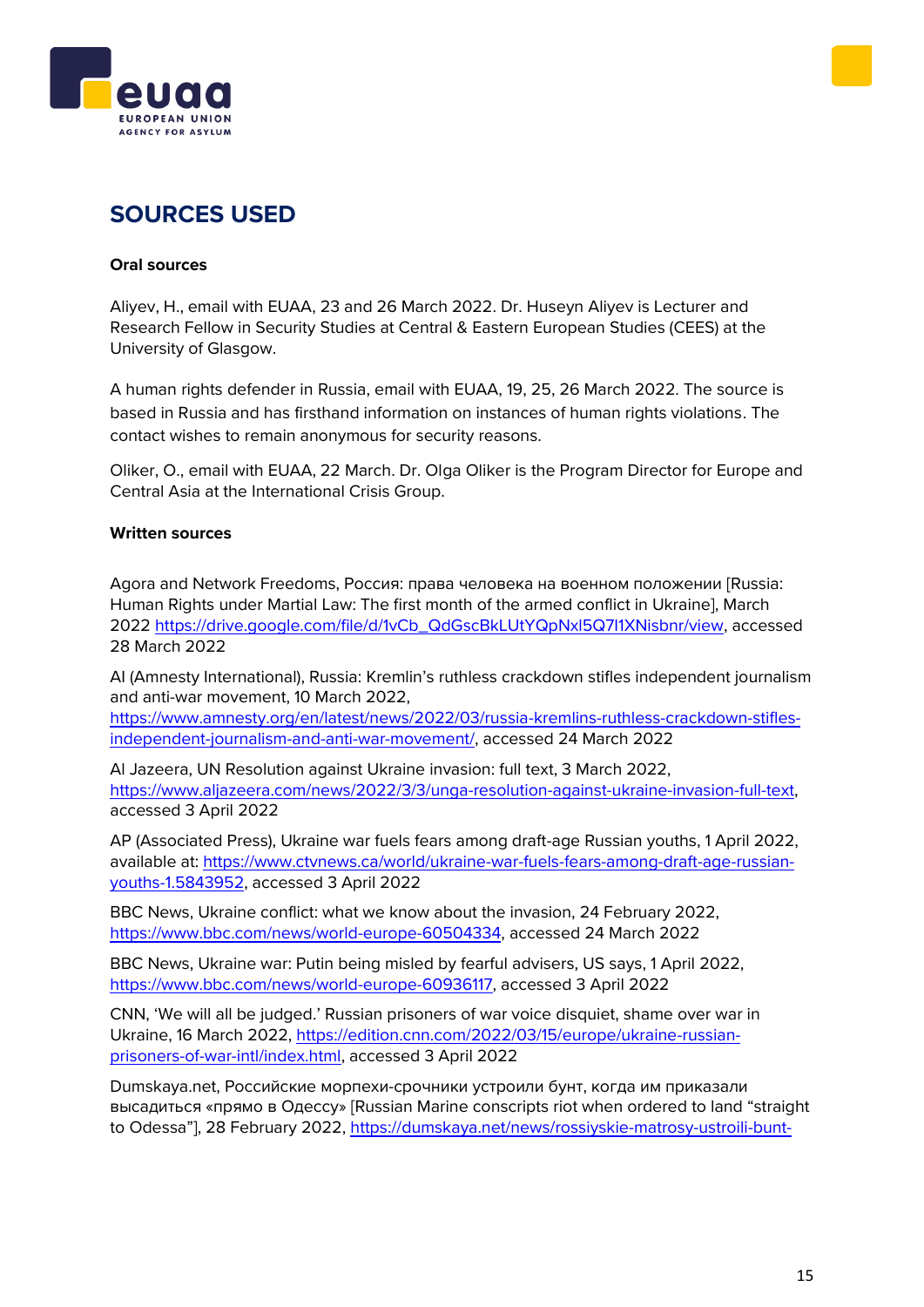



#### [kogda-im-prikaz/?fbclid=IwAR3qQO-](https://dumskaya.net/news/rossiyskie-matrosy-ustroili-bunt-kogda-im-prikaz/?fbclid=IwAR3qQO-YgARAZFt1B1dqcSDzk8IjksKOLa75oOuMvBSlx2dv3axFNnrp1Qw)

[YgARAZFt1B1dqcSDzk8IjksKOLa75oOuMvBSlx2dv3axFNnrp1Qw,](https://dumskaya.net/news/rossiyskie-matrosy-ustroili-bunt-kogda-im-prikaz/?fbclid=IwAR3qQO-YgARAZFt1B1dqcSDzk8IjksKOLa75oOuMvBSlx2dv3axFNnrp1Qw) accessed 22 March 2022

Fakti, За нами їдуть ешелони, що вбивають дезертирів: СБУ оприлюднила допит полоненого з РФ [We are followed by echelons that kill deserters: the SBU publicized the discharge of a Russian prisoner], 16 March 2022, [https://fakty.com.ua/ua/ukraine/20220312](https://fakty.com.ua/ua/ukraine/20220312-za-namy-yidut-eshelony-shho-vbyvayut-dezertyriv-sbu-oprylyudnyla-dopyt-polonenogo-z-rf/) [za-namy-yidut-eshelony-shho-vbyvayut-dezertyriv-sbu-oprylyudnyla-dopyt-polonenogo-z-rf/;](https://fakty.com.ua/ua/ukraine/20220312-za-namy-yidut-eshelony-shho-vbyvayut-dezertyriv-sbu-oprylyudnyla-dopyt-polonenogo-z-rf/) accessed 24 March 2022

Forbes, Bloomberg, The BBC, CNN, and More Stop Reporting from Russia Over Putin's 'Fake News' Law, 4 March 2022, [https://www.forbes.com/sites/andymeek/2022/03/04/bloomberg](https://www.forbes.com/sites/andymeek/2022/03/04/bloomberg-the-bbc-cnn-and-more-stop-reporting-from-russia-over-putins-fake-news-law/?sh=7416f690474e)[the-bbc-cnn-and-more-stop-reporting-from-russia-over-putins-fake-news](https://www.forbes.com/sites/andymeek/2022/03/04/bloomberg-the-bbc-cnn-and-more-stop-reporting-from-russia-over-putins-fake-news-law/?sh=7416f690474e)[law/?sh=7416f690474e,](https://www.forbes.com/sites/andymeek/2022/03/04/bloomberg-the-bbc-cnn-and-more-stop-reporting-from-russia-over-putins-fake-news-law/?sh=7416f690474e) accessed 4 April 2022

FT (Financial Times), Sacking of Russian guardsmen reveals dissent over going to fight in Ukraine, 2 April 2022, available at: [https://nationalpost.com/news/sacking-of-russian](https://nationalpost.com/news/sacking-of-russian-guardsmen-reveals-dissent-over-going-to-fight-against-ukraine)[guardsmen-reveals-dissent-over-going-to-fight-against-ukraine,](https://nationalpost.com/news/sacking-of-russian-guardsmen-reveals-dissent-over-going-to-fight-against-ukraine) accessed 3 April 2022

Grati [Telegram], posted on: 12 March 2022, [https://t.me/graty\\_me/4458,](https://t.me/graty_me/4458) accessed 23 March 2022

HRW (Human Rights Watch), Russia Criminalizes Independent War Reporting, Anti-War Protests, 7 March 2022, [https://www.hrw.org/news/2022/03/07/russia-criminalizes](https://www.hrw.org/news/2022/03/07/russia-criminalizes-independent-war-reporting-anti-war-protests)[independent-war-reporting-anti-war-protests,](https://www.hrw.org/news/2022/03/07/russia-criminalizes-independent-war-reporting-anti-war-protests) accessed 24 March 202

Interfax, Duma approves Criminal Code amendments penalizing fake news about military operations, discrediting of Russian Armed Forces, calls for sanctions, 4 March 2022, [https://interfax.com/newsroom/top-stories/75419/,](https://interfax.com/newsroom/top-stories/75419/) accessed 4 April 2022

Interfax-Ukraine, SBU: Riots kick off among Russian military, army leadership uses tactics of 'firing squads', 12 March 2022, [https://ua.interfax.com.ua/news/general/812019.html,](https://ua.interfax.com.ua/news/general/812019.html) accessed 3 April 2022

ISW (Institute for the Study of War), Explainer on Russian Conscription, Reserve, and Mobilization, 5 March 2022,

[https://www.understandingwar.org/sites/default/files/Explainer%20on%20Russian%20Conscri](https://www.understandingwar.org/sites/default/files/Explainer%20on%20Russian%20Conscription%2C%20Reserve%2C%20and%20Mobilization%204%20March%202022.pdf) [ption%2C%20Reserve%2C%20and%20Mobilization%204%20March%202022.pdf](https://www.understandingwar.org/sites/default/files/Explainer%20on%20Russian%20Conscription%2C%20Reserve%2C%20and%20Mobilization%204%20March%202022.pdf)

ISW (Institute for the Study of War), Russian Offensive Campaign Assessment, 12 March 2022, [https://www.understandingwar.org/sites/default/files/Russian%20Operations%20Assessments](https://www.understandingwar.org/sites/default/files/Russian%20Operations%20Assessments%20Mar%2012.pdf) [%20Mar%2012.pdf,](https://www.understandingwar.org/sites/default/files/Russian%20Operations%20Assessments%20Mar%2012.pdf) accessed 3 April 2022

ISW (Institute for the Study of War), Russian Offensive Campaign Assessment, 17 March 2022, [https://www.understandingwar.org/sites/default/files/Russian%20Operations%20Assessments](https://www.understandingwar.org/sites/default/files/Russian%20Operations%20Assessments%20Mar%2017.pdf) [%20Mar%2017.pdf,](https://www.understandingwar.org/sites/default/files/Russian%20Operations%20Assessments%20Mar%2017.pdf) accessed 3 April 2022

ISW (Institute for the Study of War), Ukraine Conflict Update, 6 March 2022, [https://www.understandingwar.org/sites/default/files/Ukraine%20Conflict%20Update%2016\\_0.](https://www.understandingwar.org/sites/default/files/Ukraine%20Conflict%20Update%2016_0.pdf) [pdf,](https://www.understandingwar.org/sites/default/files/Ukraine%20Conflict%20Update%2016_0.pdf) accessed 3 April 2022

Meduza, «Никто не понимал, что происходит. Мы думали — учения». «Медуза» рассказывает историю Альберта Сахибгареева — российского контрактника, который дезертировал с войны в Украине ["No one understood what was happening. We thought it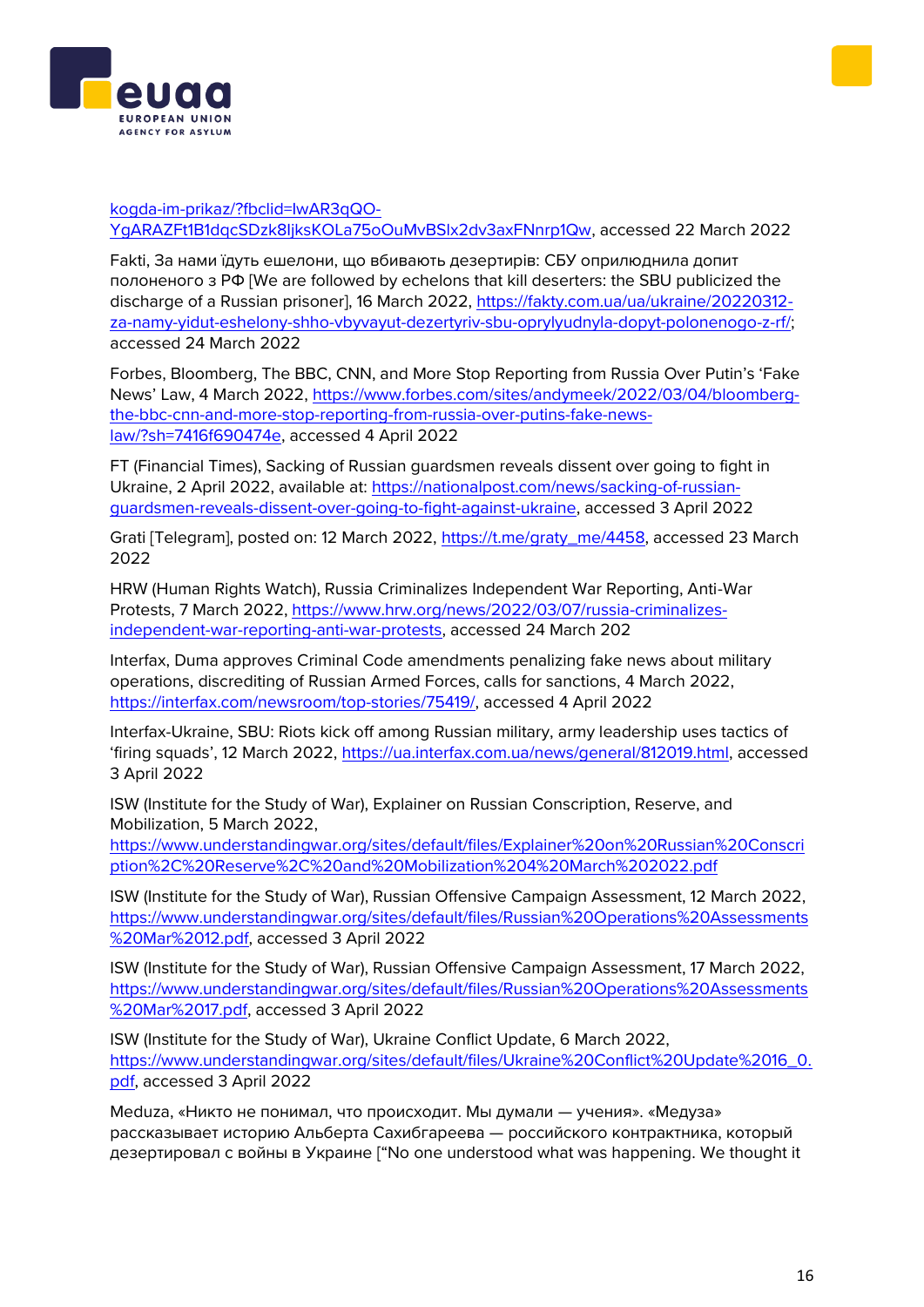



were drills." Meduza tells a story of Albert Sakhibgareev, a Russian contract soldier who deserted from the war in Ukraine], 23 March 2022,

[https://meduza.io/feature/2022/03/23/nikto-ne-ponimal-chto-proishodit-my-dumali](https://meduza.io/feature/2022/03/23/nikto-ne-ponimal-chto-proishodit-my-dumali-ucheniya?utm_source=telegram&utm_medium=live&utm_campaign=live)[ucheniya?utm\\_source=telegram&utm\\_medium=live&utm\\_campaign=live,](https://meduza.io/feature/2022/03/23/nikto-ne-ponimal-chto-proishodit-my-dumali-ucheniya?utm_source=telegram&utm_medium=live&utm_campaign=live) accessed 25 March 2022

Meduza, В России фактически введено военное положение. Ограничены свобода слова, собраний и передвижения, Главное из доклада «Агоры» и «Сетевых свобод» [Martial law is effectively imposed in Russia. Freedom of speech, assembly, and movement are restricted, The major from the report by Agora and Network Freedoms], 25 March 2022, [https://meduza.io/feature/2022/03/25/v-rossii-fakticheski-vvedeno-voennoe-polozhenie](https://meduza.io/feature/2022/03/25/v-rossii-fakticheski-vvedeno-voennoe-polozhenie-ogranicheny-svoboda-slova-sobraniy-i-peredvizheniya)[ogranicheny-svoboda-slova-sobraniy-i-peredvizheniya,](https://meduza.io/feature/2022/03/25/v-rossii-fakticheski-vvedeno-voennoe-polozhenie-ogranicheny-svoboda-slova-sobraniy-i-peredvizheniya) accessed 30 March 2022

MK.ru, В Новосибирске солдата-дезертира осудили за побег [In Novosibirsk, a soldierdeserter was convicted of running away], 19 November 2021, [https://novos.mk.ru/incident/2021/11/19/v-novosibirske-soldatadezertira-osudili-za-pobeg.html,](https://novos.mk.ru/incident/2021/11/19/v-novosibirske-soldatadezertira-osudili-za-pobeg.html) accessed 22 March 2022

Nastoyaschee vremya, "Они не хотят туда ехать, их пугают уголовной статьей о дезертирстве". Мать российского военного – об "учениях" и угрозах в армии ["They don't want to go there, but they are threatened with a criminal code's article on desertion." A mother of a Russian serviceman – about "exercises" and threats in the army], 3 March 2022, [https://www.currenttime.tv/a/mat-rossiiskogo-voennogo-ob-ucheniyah-i-ugrozah-v](https://www.currenttime.tv/a/mat-rossiiskogo-voennogo-ob-ucheniyah-i-ugrozah-v-armii/31733426.html)[armii/31733426.html,](https://www.currenttime.tv/a/mat-rossiiskogo-voennogo-ob-ucheniyah-i-ugrozah-v-armii/31733426.html) accessed 23 March 2022

New York Times (The), Putin knows what he's doing with Ukraine's refugees, 1 April 2022, [https://www.nytimes.com/2022/04/01/opinion/ukraine-russia-war-refugees.html,](https://www.nytimes.com/2022/04/01/opinion/ukraine-russia-war-refugees.html) accessed 3 April 2022

Novy Fokus, «Отказники» или почему 11 бойцов ОМОН Росгвардии по Хакасии отказались от участия в «спецоперации» в Украине ["Refuseniks" or why 11 OMON riot policemen of Rosgvardiya in Khakassia refused to participate in a "special operation" in Ukraine], 4 April 2022, [https://khakasia.info/2022/04/04/otkazniki-ili-pochemu-11-bojczov](https://khakasia.info/2022/04/04/otkazniki-ili-pochemu-11-bojczov-omon-rosgvardii-po-hakasii-otkazalis-ot-uchastiya-v-speczoperaczii-v-ukraine/)[omon-rosgvardii-po-hakasii-otkazalis-ot-uchastiya-v-speczoperaczii-v-ukraine/,](https://khakasia.info/2022/04/04/otkazniki-ili-pochemu-11-bojczov-omon-rosgvardii-po-hakasii-otkazalis-ot-uchastiya-v-speczoperaczii-v-ukraine/) accessed 4 April 2022

NR, В Подмосковье солдат-дезертир сдался спустя 14 лет после побега [A soldier surrendered in the Moscow region 14 years after flight], 14 May 2019, [https://news](https://news-r.ru/news/moscow/309906/)[r.ru/news/moscow/309906/,](https://news-r.ru/news/moscow/309906/) accessed 22 March 2022

Obozrevatel, У Білгороді 5 тис. контрактників влаштували бунт та відмовилися їхати воювати з Україною. Ексклюзив [In Belgorod, 5 000 contractors staged a riot and refused going to war with Ukraine. Exclusive], 26 February 2022,

[https://news.obozrevatel.com/ukr/russia/u-bilgorodi-5-tis-kontraktnikiv-vlashtuvali-bunt-ta](https://news.obozrevatel.com/ukr/russia/u-bilgorodi-5-tis-kontraktnikiv-vlashtuvali-bunt-ta-vidmovilisya-ihati-voyuvati-z-ukrainoyu-eksklyuziv.htm?utm_source=Telegram&utm_medium=channel&utm_campaign=subscription)[vidmovilisya-ihati-voyuvati-z-ukrainoyu-](https://news.obozrevatel.com/ukr/russia/u-bilgorodi-5-tis-kontraktnikiv-vlashtuvali-bunt-ta-vidmovilisya-ihati-voyuvati-z-ukrainoyu-eksklyuziv.htm?utm_source=Telegram&utm_medium=channel&utm_campaign=subscription)

[eksklyuziv.htm?utm\\_source=Telegram&utm\\_medium=channel&utm\\_campaign=subscription,](https://news.obozrevatel.com/ukr/russia/u-bilgorodi-5-tis-kontraktnikiv-vlashtuvali-bunt-ta-vidmovilisya-ihati-voyuvati-z-ukrainoyu-eksklyuziv.htm?utm_source=Telegram&utm_medium=channel&utm_campaign=subscription) accessed 22 March 2022

OSCE (Organization for Security and Co-operation in Europe), Media Freedom Representative strongly denounces Russian authorities' restriction on freedom of the media and freedom of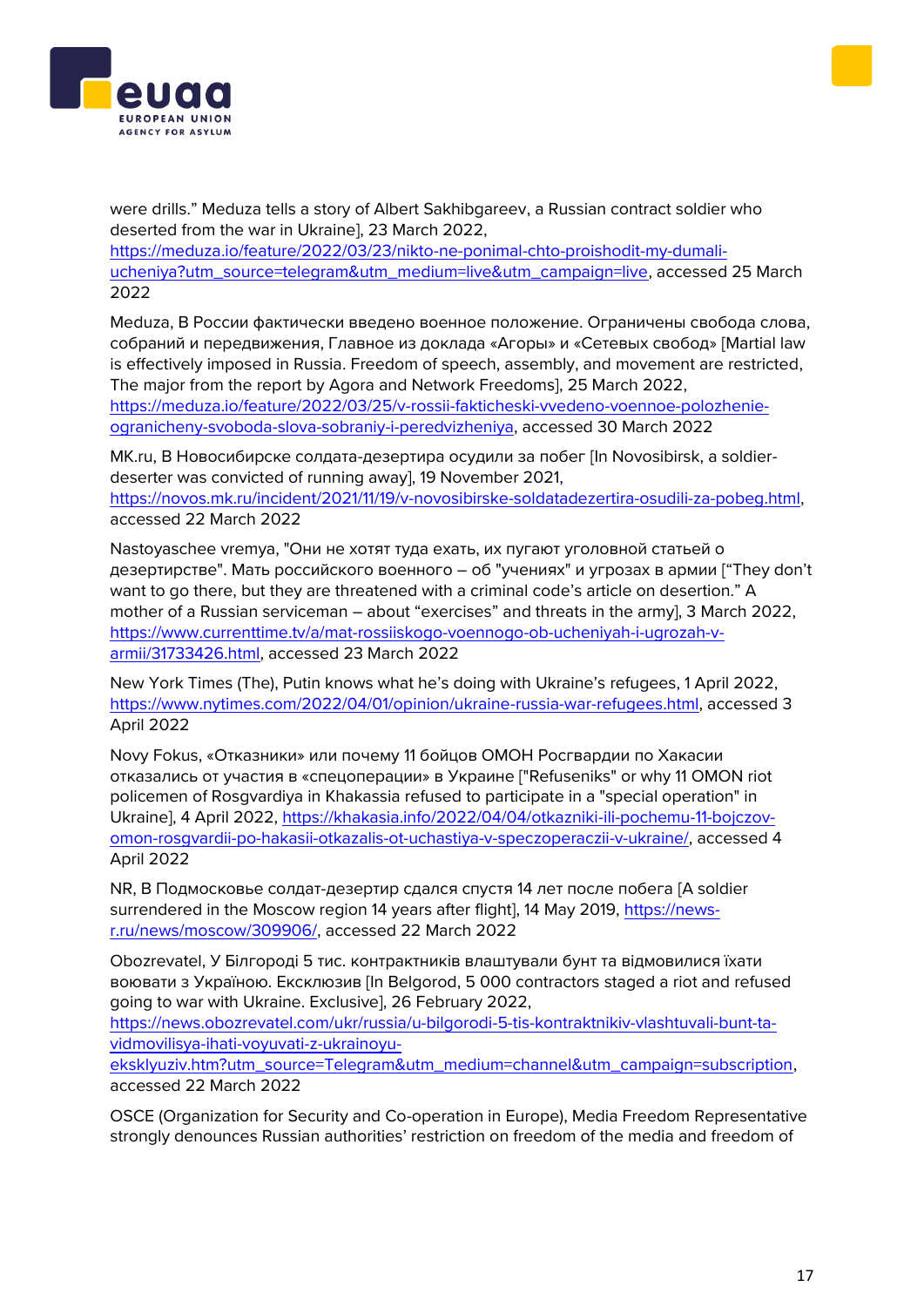



information, 24 February 2022, [https://www.osce.org/representative-on-freedom-of](https://www.osce.org/representative-on-freedom-of-media/512950)[media/512950,](https://www.osce.org/representative-on-freedom-of-media/512950) accessed 24 March 2022

Politico, Last major Russian independent news outlet suspends operations, 28 March 2022, [https://www.politico.eu/article/last-russia-independent-news-outlet-suspends-operations/,](https://www.politico.eu/article/last-russia-independent-news-outlet-suspends-operations/) accessed 4 April 2022

Politico, Russia expands laws criminalizing 'fake news,' 22 March 2022, [https://www.politico.eu/article/russia-expand-laws-criminalize-fake-news/,](https://www.politico.eu/article/russia-expand-laws-criminalize-fake-news/) accessed 4 April 2022

Politico, What the use Russian conscripts tells us about the war in Ukraine, 17 March 2022, [https://www.politico.eu/article/what-the-use-of-russia-conscripts-tells-us-about-the-war-in](https://www.politico.eu/article/what-the-use-of-russia-conscripts-tells-us-about-the-war-in-ukraine/#:~:text=Today%2C%20Russia%20requires%20all%20male,into%20a%20mandatory%20reserve%20status)[ukraine/#:~:text=Today%2C%20Russia%20requires%20all%20male,into%20a%20mandatory%](https://www.politico.eu/article/what-the-use-of-russia-conscripts-tells-us-about-the-war-in-ukraine/#:~:text=Today%2C%20Russia%20requires%20all%20male,into%20a%20mandatory%20reserve%20status) [20reserve%20status,](https://www.politico.eu/article/what-the-use-of-russia-conscripts-tells-us-about-the-war-in-ukraine/#:~:text=Today%2C%20Russia%20requires%20all%20male,into%20a%20mandatory%20reserve%20status) accessed 3 April 2022

Reuters, Russia fights back in information war with jail warning, 4 March 2022, [https://www.reuters.com/world/europe/russia-introduce-jail-terms-spreading-fake-information](https://www.reuters.com/world/europe/russia-introduce-jail-terms-spreading-fake-information-about-army-2022-03-04/)[about-army-2022-03-04/,](https://www.reuters.com/world/europe/russia-introduce-jail-terms-spreading-fake-information-about-army-2022-03-04/) accessed 1 April 2022

RFE/RL, Kavkaz.Realii, Большинство отказавшихся ехать в Украину росгвардейцев из Краснодара передумали судиться с начальством [Most of the Krasnodar Russian Guard officers who refused to go to Ukraine have changed their minds to sue their superiors], 29 March 2022, [https://www.kavkazr.com/a/boljshinstvo-otkazavshihsya-ehatj-v-ukrainu](https://www.kavkazr.com/a/boljshinstvo-otkazavshihsya-ehatj-v-ukrainu-rosgvardeytsev-iz-krasnodara-peredumali-suditjsya-s-nachaljstvom/31776042.html)[rosgvardeytsev-iz-krasnodara-peredumali-suditjsya-s-nachaljstvom/31776042.html,](https://www.kavkazr.com/a/boljshinstvo-otkazavshihsya-ehatj-v-ukrainu-rosgvardeytsev-iz-krasnodara-peredumali-suditjsya-s-nachaljstvom/31776042.html) accessed 4 April 2022

RFE/RL, Kavkaz.Realii, Сотни военных обратились за помощью после отказа росгвардейцев из Краснодара отправиться в Украину [Hundreds of servicemen appealed for help after the Krasnodar Russian Guard refused to go to Ukraine], 25 March 2022, [https://www.kavkazr.com/a/sotni-voennyh-obratilisj-za-pomoschjyu-posle-otkaza](https://www.kavkazr.com/a/sotni-voennyh-obratilisj-za-pomoschjyu-posle-otkaza-rosgvardeytsev-iz-krasnodara-ehatj-na-voynu-v-ukraine/31770183.html)[rosgvardeytsev-iz-krasnodara-ehatj-na-voynu-v-ukraine/31770183.html,](https://www.kavkazr.com/a/sotni-voennyh-obratilisj-za-pomoschjyu-posle-otkaza-rosgvardeytsev-iz-krasnodara-ehatj-na-voynu-v-ukraine/31770183.html) accessed 4 April 2022

Rossiyskaya Gazeta, Лучше бы отслужил [It would have been better to serve], 14 May 2019, [https://rg.ru/2019/05/14/reg-cfo/v-podmoskove-dezertir-poluchil-srok-za-to-chto-skryvalsia-14](https://rg.ru/2019/05/14/reg-cfo/v-podmoskove-dezertir-poluchil-srok-za-to-chto-skryvalsia-14-let.html) [let.html,](https://rg.ru/2019/05/14/reg-cfo/v-podmoskove-dezertir-poluchil-srok-za-to-chto-skryvalsia-14-let.html) accessed 22 March 2022

Russia, Oficialny internet-portal pravovoy informacii [Official Internet Portal of Legal Information], Ugolovny kodeks Rossiyskoy Federacii [Criminal Code of the Russian Federation], 1996 (amended on 9 March 2022) [http://pravo.gov.ru/proxy/ips/?docbody&nd=102041891,](http://pravo.gov.ru/proxy/ips/?docbody&nd=102041891) accessed 30 March 2022

Russia, Roskomnadzor, Вниманию средств массовой информации и иных информационных ресурсов [informal translation: To the attention of the media and other information resources], 24 February 2022, [https://rkn.gov.ru/news/rsoc/news74084.htm,](https://rkn.gov.ru/news/rsoc/news74084.htm) accessed 24 March 2022

Russia, The Criminal Code of the Russian Federation, No. 63-FZ of June 13, 1996, 1996, available at: [https://www.imolin.org/doc/amlid/Russian\\_Federation\\_Criminal\\_Code.pdf,](https://www.imolin.org/doc/amlid/Russian_Federation_Criminal_Code.pdf) accessed 21 March 2022

TASS (Russian News Agency), Federal Council approves law on liability for fakes about Russian Armed Forces, 4 March 2022,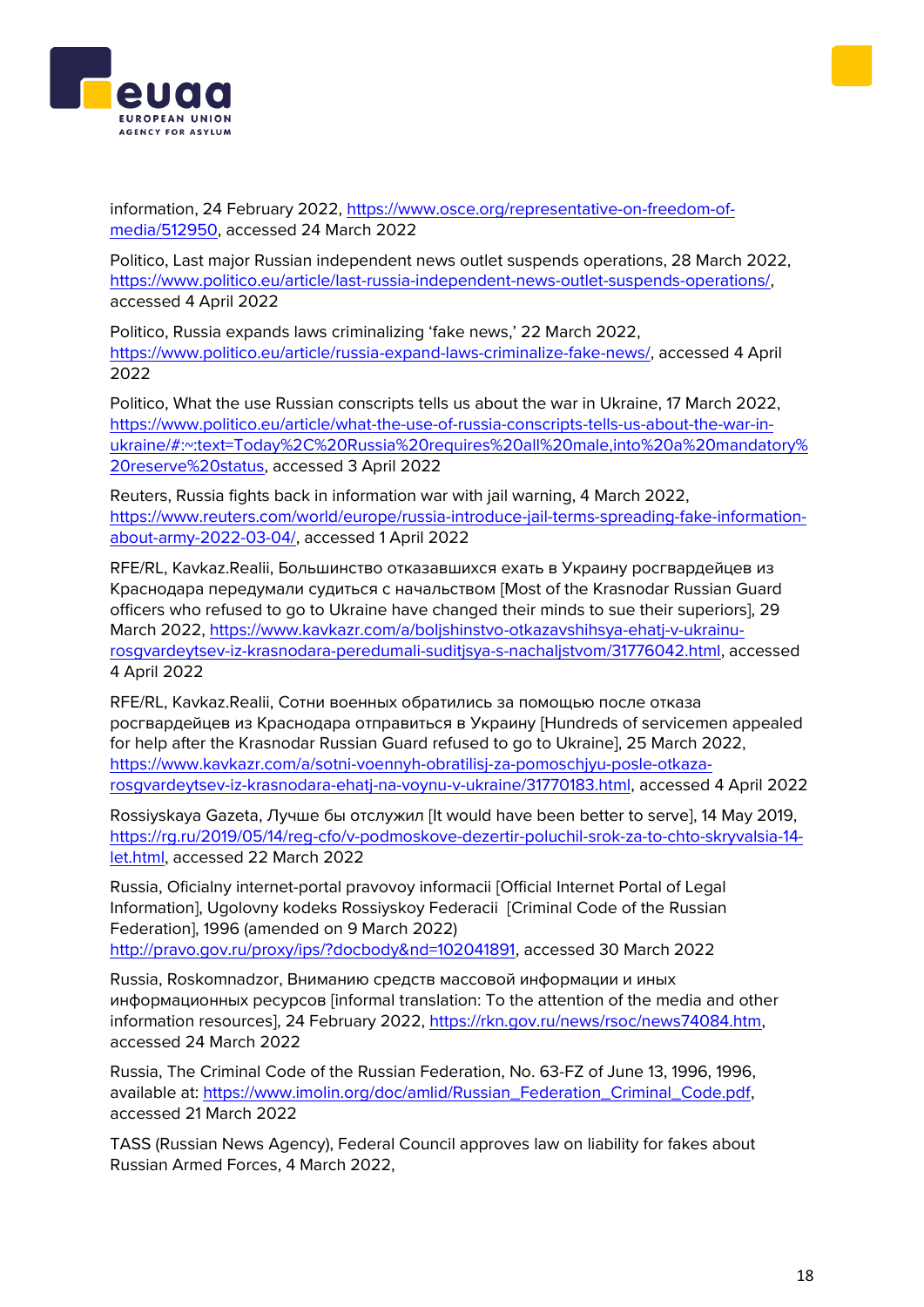



[https://tass.com/politics/1416857?utm\\_source=google.com&utm\\_medium=organic&utm\\_camp](https://tass.com/politics/1416857?utm_source=google.com&utm_medium=organic&utm_campaign=google.com&utm_referrer=google.com) [aign=google.com&utm\\_referrer=google.com,](https://tass.com/politics/1416857?utm_source=google.com&utm_medium=organic&utm_campaign=google.com&utm_referrer=google.com) accessed 24 March 2022

Times (The), Russian forces retreating and deserting, Ukraine claims, 23 March 2022, Factiva, accessed 3 April 2022

University of Glasgow, Dr. Husayn Aliyev, n.d. [https://www.gla.ac.uk/schools/socialpolitical/staff/huseynaliyev/,](https://www.gla.ac.uk/schools/socialpolitical/staff/huseynaliyev/) accessed 3 April 2022

Ukraine General Staff of the Armed Forces of Ukraine [Facebook], posted on: 25 March 2022, [https://www.facebook.com/GeneralStaff.ua/posts/280290320950720,](https://www.facebook.com/GeneralStaff.ua/posts/280290320950720) accessed 28 March 2022

Ukraine, General Staff of the Armed Forces of Ukraine [Facebook], posted on: 12 March 2022, [https://www.facebook.com/GeneralStaff.ua/posts/270528335260252,](https://www.facebook.com/GeneralStaff.ua/posts/270528335260252) accessed 23 March 2022

Ukraine, General Staff of the Armed Forces of Ukraine [Facebook], posted on: 13 March 2022, [https://www.facebook.com/GeneralStaff.ua/posts/271814665131619,](https://www.facebook.com/GeneralStaff.ua/posts/271814665131619) accessed 23 March 2022

Ukraine, Security Service of Ukraine [Telegram], posted on: 7 March 2022, [https://t.me/SBUkr/3844,](https://t.me/SBUkr/3844) accessed 23 March 2022

Ukraine, Security Service of Ukraine, Occupiers massively desert - invaders flee army even on way to Ukraine, 7 March 2022, [https://ssu.gov.ua/en/novyny/dezertyrstvo-sered-okupantiv](https://ssu.gov.ua/en/novyny/dezertyrstvo-sered-okupantiv-staie-masovym-zaharbnyky-tikaiut-z-viiska-navit-po-dorozi-v-ukrainu)[staie-masovym-zaharbnyky-tikaiut-z-viiska-navit-po-dorozi-v-ukrainu,](https://ssu.gov.ua/en/novyny/dezertyrstvo-sered-okupantiv-staie-masovym-zaharbnyky-tikaiut-z-viiska-navit-po-dorozi-v-ukrainu) accessed 22 March 2022

UNHCR (United Nations High Commissioner for Refugees), Ukraine Refugee Situation [as of 2 April 2022], n.d., [https://data2.unhcr.org/en/situations/ukraine,](https://data2.unhcr.org/en/situations/ukraine) accessed 3 April 2022

Washington Post (The), As Russia drafts young men, some fear ending up on Ukraine's front line, 2 April 2022, Factiva, accessed 3 April 2022

# **SOURCES CONSULTED**

#### **Oral source experts from the following organisations were contacted:**

Amnesty International, Chatham House, Carnegie Moscow Centre, Human Rights Watch, Russia-based Human rights group Memorial, Finnish Institute of International Affairs, Finnish National Defence University, and US-based policy think tank Rand Corporation.

## **Written sources, including:**

Depo.ua, Российский офицер, перешедший на сторону Украины, призвал военных рф не выполнять приказы путина [A Russian officer who defected to the side of Ukraine urged the Russian military not to follow putin's orders], 25 March 2022, [https://news.depo.ua/rus/news/rosiyskiy-ofitser-yakiy-pereyshov-na-bik-ukraini-zaklikav](https://news.depo.ua/rus/news/rosiyskiy-ofitser-yakiy-pereyshov-na-bik-ukraini-zaklikav-viyskovikh-ne-vikonuvati-nakazi-putina-202203251436012)[viyskovikh-ne-vikonuvati-nakazi-putina-202203251436012,](https://news.depo.ua/rus/news/rosiyskiy-ofitser-yakiy-pereyshov-na-bik-ukraini-zaklikav-viyskovikh-ne-vikonuvati-nakazi-putina-202203251436012) accessed 28 March 2022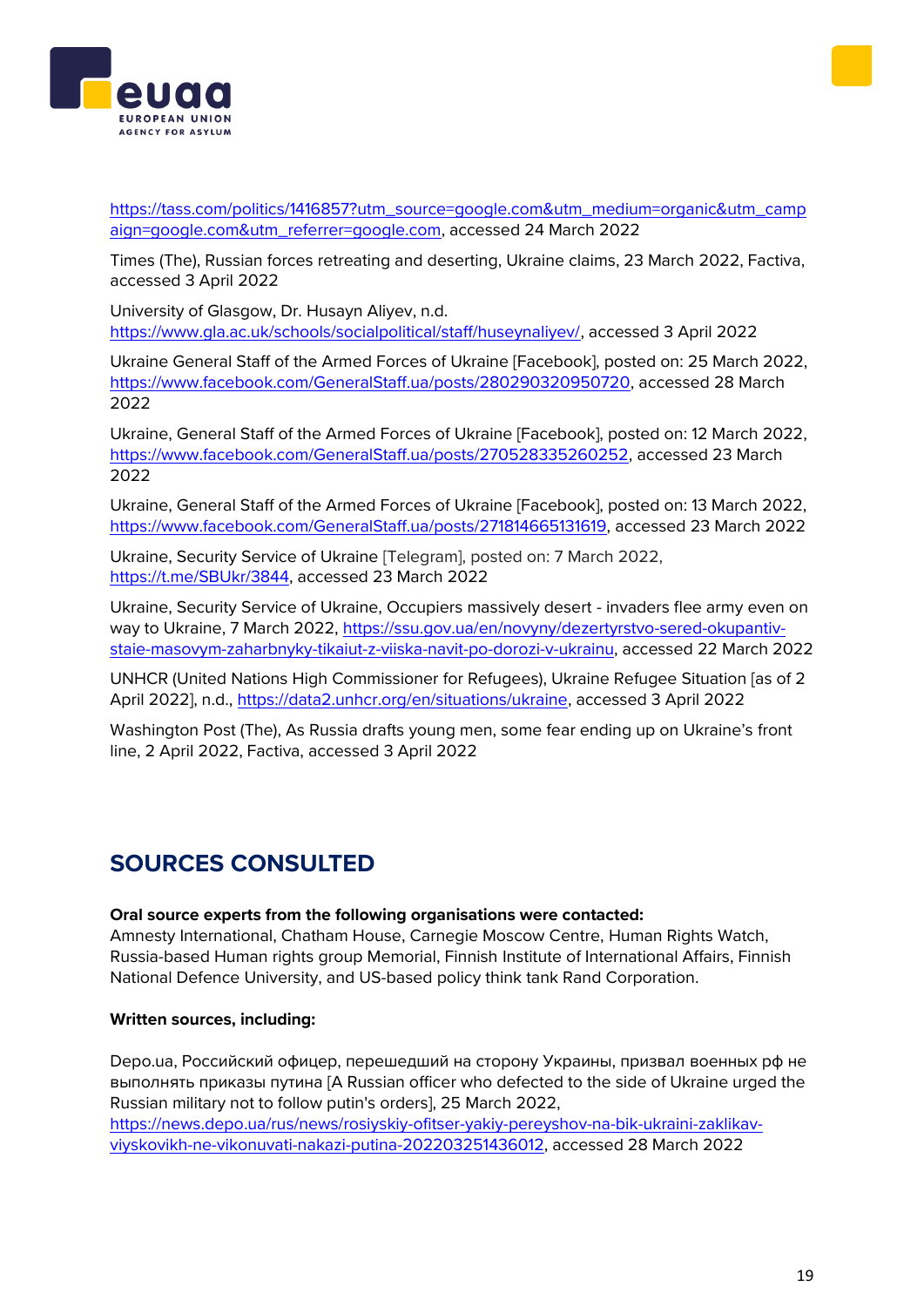



Russia, Glavnoe voennoe sledstvennoe upravlenie Sledstvennogo komiteta Rossiyskoy Federacii [Main Military Investigations Department of the Investigative Committee of the Russian Federation], Военные следственные органы Следственного комитета Российской Федерации активно сокращают количество лиц, находящихся в розыске [Military investigative bodies of the Investigative Committee of the Russian Federation are actively reducing the number of wanted persons], 25 February 2021, [http://gvsu.gov.ru/news/voennye](http://gvsu.gov.ru/news/voennye-sledstvennye++++-organy-sledstvennogo-komiteta-rossiyskoy-federatsii-aktivno-sokrashchayut-kolich/)[sledstvennye++++-organy-sledstvennogo-komiteta-rossiyskoy-federatsii-aktivno](http://gvsu.gov.ru/news/voennye-sledstvennye++++-organy-sledstvennogo-komiteta-rossiyskoy-federatsii-aktivno-sokrashchayut-kolich/)[sokrashchayut-kolich/,](http://gvsu.gov.ru/news/voennye-sledstvennye++++-organy-sledstvennogo-komiteta-rossiyskoy-federatsii-aktivno-sokrashchayut-kolich/) accessed 23 March 2022

Russia, Sudebnye i normativnye akty RF [Judicial and Regulatory Acts of the Russian Federation], Inserted into the search (in Russian): Article 337 Unauthorised abandonment of a military unit or a place of military service (Criminal Code), 1 January 2019 – 31 December 2019, [https://sudact.ru/regular/doc/?regular-txt=&regular-case\\_doc=&regular](https://sudact.ru/regular/doc/?regular-txt=®ular-case_doc=®ular-lawchunkinfo=%D0%A1%D1%82%D0%B0%D1%82%D1%8C%D1%8F+337.+%D0%A1%D0%B0%D0%BC%D0%BE%D0%B2%D0%BE%D0%BB%D1%8C%D0%BD%D0%BE%D0%B5+%D0%BE%D1%81%D1%82%D0%B0%D0%B2%D0%BB%D0%B5%D0%BD%D0%B8%D0%B5+%D1%87%D0%B0%D1%81%D1%82%D0%B8+%D0%B8%D0%BB%D0%B8+%D0%BC%D0%B5%D1%81%D1%82%D0%B0+%D1%81%D0%BB%D1%83%D0%B6%D0%B1%D1%8B%28%D0%A3%D0%9A+%D0%A0%D0%A4%29®ular-date_from=01.01.2019®ular-date_to=31.12.2019®ular-workflow_stage=10®ular-area=®ular-court=®ular-judge=#searchResult)[lawchunkinfo=%D0%A1%D1%82%D0%B0%D1%82%D1%8C%D1%8F+337.+%D0%A1%D0%B0%D](https://sudact.ru/regular/doc/?regular-txt=®ular-case_doc=®ular-lawchunkinfo=%D0%A1%D1%82%D0%B0%D1%82%D1%8C%D1%8F+337.+%D0%A1%D0%B0%D0%BC%D0%BE%D0%B2%D0%BE%D0%BB%D1%8C%D0%BD%D0%BE%D0%B5+%D0%BE%D1%81%D1%82%D0%B0%D0%B2%D0%BB%D0%B5%D0%BD%D0%B8%D0%B5+%D1%87%D0%B0%D1%81%D1%82%D0%B8+%D0%B8%D0%BB%D0%B8+%D0%BC%D0%B5%D1%81%D1%82%D0%B0+%D1%81%D0%BB%D1%83%D0%B6%D0%B1%D1%8B%28%D0%A3%D0%9A+%D0%A0%D0%A4%29®ular-date_from=01.01.2019®ular-date_to=31.12.2019®ular-workflow_stage=10®ular-area=®ular-court=®ular-judge=#searchResult) [0%BC%D0%BE%D0%B2%D0%BE%D0%BB%D1%8C%D0%BD%D0%BE%D0%B5+%D0%BE%D1](https://sudact.ru/regular/doc/?regular-txt=®ular-case_doc=®ular-lawchunkinfo=%D0%A1%D1%82%D0%B0%D1%82%D1%8C%D1%8F+337.+%D0%A1%D0%B0%D0%BC%D0%BE%D0%B2%D0%BE%D0%BB%D1%8C%D0%BD%D0%BE%D0%B5+%D0%BE%D1%81%D1%82%D0%B0%D0%B2%D0%BB%D0%B5%D0%BD%D0%B8%D0%B5+%D1%87%D0%B0%D1%81%D1%82%D0%B8+%D0%B8%D0%BB%D0%B8+%D0%BC%D0%B5%D1%81%D1%82%D0%B0+%D1%81%D0%BB%D1%83%D0%B6%D0%B1%D1%8B%28%D0%A3%D0%9A+%D0%A0%D0%A4%29®ular-date_from=01.01.2019®ular-date_to=31.12.2019®ular-workflow_stage=10®ular-area=®ular-court=®ular-judge=#searchResult) [%81%D1%82%D0%B0%D0%B2%D0%BB%D0%B5%D0%BD%D0%B8%D0%B5+%D1%87%D0%B](https://sudact.ru/regular/doc/?regular-txt=®ular-case_doc=®ular-lawchunkinfo=%D0%A1%D1%82%D0%B0%D1%82%D1%8C%D1%8F+337.+%D0%A1%D0%B0%D0%BC%D0%BE%D0%B2%D0%BE%D0%BB%D1%8C%D0%BD%D0%BE%D0%B5+%D0%BE%D1%81%D1%82%D0%B0%D0%B2%D0%BB%D0%B5%D0%BD%D0%B8%D0%B5+%D1%87%D0%B0%D1%81%D1%82%D0%B8+%D0%B8%D0%BB%D0%B8+%D0%BC%D0%B5%D1%81%D1%82%D0%B0+%D1%81%D0%BB%D1%83%D0%B6%D0%B1%D1%8B%28%D0%A3%D0%9A+%D0%A0%D0%A4%29®ular-date_from=01.01.2019®ular-date_to=31.12.2019®ular-workflow_stage=10®ular-area=®ular-court=®ular-judge=#searchResult) [0%D1%81%D1%82%D0%B8+%D0%B8%D0%BB%D0%B8+%D0%BC%D0%B5%D1%81%D1%82%](https://sudact.ru/regular/doc/?regular-txt=®ular-case_doc=®ular-lawchunkinfo=%D0%A1%D1%82%D0%B0%D1%82%D1%8C%D1%8F+337.+%D0%A1%D0%B0%D0%BC%D0%BE%D0%B2%D0%BE%D0%BB%D1%8C%D0%BD%D0%BE%D0%B5+%D0%BE%D1%81%D1%82%D0%B0%D0%B2%D0%BB%D0%B5%D0%BD%D0%B8%D0%B5+%D1%87%D0%B0%D1%81%D1%82%D0%B8+%D0%B8%D0%BB%D0%B8+%D0%BC%D0%B5%D1%81%D1%82%D0%B0+%D1%81%D0%BB%D1%83%D0%B6%D0%B1%D1%8B%28%D0%A3%D0%9A+%D0%A0%D0%A4%29®ular-date_from=01.01.2019®ular-date_to=31.12.2019®ular-workflow_stage=10®ular-area=®ular-court=®ular-judge=#searchResult) [D0%B0+%D1%81%D0%BB%D1%83%D0%B6%D0%B1%D1%8B%28%D0%A3%D0%9A+%D0%A0](https://sudact.ru/regular/doc/?regular-txt=®ular-case_doc=®ular-lawchunkinfo=%D0%A1%D1%82%D0%B0%D1%82%D1%8C%D1%8F+337.+%D0%A1%D0%B0%D0%BC%D0%BE%D0%B2%D0%BE%D0%BB%D1%8C%D0%BD%D0%BE%D0%B5+%D0%BE%D1%81%D1%82%D0%B0%D0%B2%D0%BB%D0%B5%D0%BD%D0%B8%D0%B5+%D1%87%D0%B0%D1%81%D1%82%D0%B8+%D0%B8%D0%BB%D0%B8+%D0%BC%D0%B5%D1%81%D1%82%D0%B0+%D1%81%D0%BB%D1%83%D0%B6%D0%B1%D1%8B%28%D0%A3%D0%9A+%D0%A0%D0%A4%29®ular-date_from=01.01.2019®ular-date_to=31.12.2019®ular-workflow_stage=10®ular-area=®ular-court=®ular-judge=#searchResult) %D0%A4%29&reqular-date\_from=01.01.2019&reqular-date\_to=31.12.2019&reqular[workflow\\_stage=10&regular-area=&regular-court=&regular-judge=#searchResult,](https://sudact.ru/regular/doc/?regular-txt=®ular-case_doc=®ular-lawchunkinfo=%D0%A1%D1%82%D0%B0%D1%82%D1%8C%D1%8F+337.+%D0%A1%D0%B0%D0%BC%D0%BE%D0%B2%D0%BE%D0%BB%D1%8C%D0%BD%D0%BE%D0%B5+%D0%BE%D1%81%D1%82%D0%B0%D0%B2%D0%BB%D0%B5%D0%BD%D0%B8%D0%B5+%D1%87%D0%B0%D1%81%D1%82%D0%B8+%D0%B8%D0%BB%D0%B8+%D0%BC%D0%B5%D1%81%D1%82%D0%B0+%D1%81%D0%BB%D1%83%D0%B6%D0%B1%D1%8B%28%D0%A3%D0%9A+%D0%A0%D0%A4%29®ular-date_from=01.01.2019®ular-date_to=31.12.2019®ular-workflow_stage=10®ular-area=®ular-court=®ular-judge=#searchResult) accessed 30 March 2022

Russia, Sudebnye i normativnye akty RF [Judicial and Regulatory Acts of the Russian Federation], Inserted into the search (in Russian): Article 338 Desertion (Criminal Code), 1 January 2019 – 31 December 2019, [https://sudact.ru/regular/doc/?regular-txt=&regular](https://sudact.ru/regular/doc/?regular-txt=®ular-case_doc=®ular-lawchunkinfo=%D0%A1%D1%82%D0%B0%D1%82%D1%8C%D1%8F+338.+%D0%94%D0%B5%D0%B7%D0%B5%D1%80%D1%82%D0%B8%D1%80%D1%81%D1%82%D0%B2%D0%BE%28%D0%A3%D0%9A+%D0%A0%D0%A4%29®ular-date_from=01.01.2019®ular-date_to=31.12.2019®ular-workflow_stage=10®ular-area=®ular-court=®ular-judge=#searchResult)[case\\_doc=&regular-](https://sudact.ru/regular/doc/?regular-txt=®ular-case_doc=®ular-lawchunkinfo=%D0%A1%D1%82%D0%B0%D1%82%D1%8C%D1%8F+338.+%D0%94%D0%B5%D0%B7%D0%B5%D1%80%D1%82%D0%B8%D1%80%D1%81%D1%82%D0%B2%D0%BE%28%D0%A3%D0%9A+%D0%A0%D0%A4%29®ular-date_from=01.01.2019®ular-date_to=31.12.2019®ular-workflow_stage=10®ular-area=®ular-court=®ular-judge=#searchResult)

[lawchunkinfo=%D0%A1%D1%82%D0%B0%D1%82%D1%8C%D1%8F+338.+%D0%94%D0%B5%D](https://sudact.ru/regular/doc/?regular-txt=®ular-case_doc=®ular-lawchunkinfo=%D0%A1%D1%82%D0%B0%D1%82%D1%8C%D1%8F+338.+%D0%94%D0%B5%D0%B7%D0%B5%D1%80%D1%82%D0%B8%D1%80%D1%81%D1%82%D0%B2%D0%BE%28%D0%A3%D0%9A+%D0%A0%D0%A4%29®ular-date_from=01.01.2019®ular-date_to=31.12.2019®ular-workflow_stage=10®ular-area=®ular-court=®ular-judge=#searchResult) [0%B7%D0%B5%D1%80%D1%82%D0%B8%D1%80%D1%81%D1%82%D0%B2%D0%BE%28%D0](https://sudact.ru/regular/doc/?regular-txt=®ular-case_doc=®ular-lawchunkinfo=%D0%A1%D1%82%D0%B0%D1%82%D1%8C%D1%8F+338.+%D0%94%D0%B5%D0%B7%D0%B5%D1%80%D1%82%D0%B8%D1%80%D1%81%D1%82%D0%B2%D0%BE%28%D0%A3%D0%9A+%D0%A0%D0%A4%29®ular-date_from=01.01.2019®ular-date_to=31.12.2019®ular-workflow_stage=10®ular-area=®ular-court=®ular-judge=#searchResult) [%A3%D0%9A+%D0%A0%D0%A4%29&regular-date\\_from=01.01.2019&regular](https://sudact.ru/regular/doc/?regular-txt=®ular-case_doc=®ular-lawchunkinfo=%D0%A1%D1%82%D0%B0%D1%82%D1%8C%D1%8F+338.+%D0%94%D0%B5%D0%B7%D0%B5%D1%80%D1%82%D0%B8%D1%80%D1%81%D1%82%D0%B2%D0%BE%28%D0%A3%D0%9A+%D0%A0%D0%A4%29®ular-date_from=01.01.2019®ular-date_to=31.12.2019®ular-workflow_stage=10®ular-area=®ular-court=®ular-judge=#searchResult)[date\\_to=31.12.2019&regular-workflow\\_stage=10&regular-area=&regular-court=&regular](https://sudact.ru/regular/doc/?regular-txt=®ular-case_doc=®ular-lawchunkinfo=%D0%A1%D1%82%D0%B0%D1%82%D1%8C%D1%8F+338.+%D0%94%D0%B5%D0%B7%D0%B5%D1%80%D1%82%D0%B8%D1%80%D1%81%D1%82%D0%B2%D0%BE%28%D0%A3%D0%9A+%D0%A0%D0%A4%29®ular-date_from=01.01.2019®ular-date_to=31.12.2019®ular-workflow_stage=10®ular-area=®ular-court=®ular-judge=#searchResult)[judge=#searchResult,](https://sudact.ru/regular/doc/?regular-txt=®ular-case_doc=®ular-lawchunkinfo=%D0%A1%D1%82%D0%B0%D1%82%D1%8C%D1%8F+338.+%D0%94%D0%B5%D0%B7%D0%B5%D1%80%D1%82%D0%B8%D1%80%D1%81%D1%82%D0%B2%D0%BE%28%D0%A3%D0%9A+%D0%A0%D0%A4%29®ular-date_from=01.01.2019®ular-date_to=31.12.2019®ular-workflow_stage=10®ular-area=®ular-court=®ular-judge=#searchResult) accessed 30 March 2022

Russia, Sudebnye i normativnye akty RF [Judicial and Regulatory Acts of the Russian Federation], Inserted into the search (in Russian): Article 337 Unauthorised abandonment of a military unit or a place of military service (Criminal Code), 1 January 2020 – 31 December 2020, First instance, [https://sudact.ru/regular/doc/?regular-txt=&regular-case\\_doc=&regular](https://sudact.ru/regular/doc/?regular-txt=®ular-case_doc=®ular-lawchunkinfo=%D0%A1%D1%82%D0%B0%D1%82%D1%8C%D1%8F+337.+%D0%A1%D0%B0%D0%BC%D0%BE%D0%B2%D0%BE%D0%BB%D1%8C%D0%BD%D0%BE%D0%B5+%D0%BE%D1%81%D1%82%D0%B0%D0%B2%D0%BB%D0%B5%D0%BD%D0%B8%D0%B5+%D1%87%D0%B0%D1%81%D1%82%D0%B8+%D0%B8%D0%BB%D0%B8+%D0%BC%D0%B5%D1%81%D1%82%D0%B0+%D1%81%D0%BB%D1%83%D0%B6%D0%B1%D1%8B%28%D0%A3%D0%9A+%D0%A0%D0%A4%29®ular-date_from=01.01.2020®ular-date_to=31.12.2020®ular-workflow_stage=10®ular-area=®ular-court=®ular-judge=#searchResult)[lawchunkinfo=%D0%A1%D1%82%D0%B0%D1%82%D1%8C%D1%8F+337.+%D0%A1%D0%B0%D](https://sudact.ru/regular/doc/?regular-txt=®ular-case_doc=®ular-lawchunkinfo=%D0%A1%D1%82%D0%B0%D1%82%D1%8C%D1%8F+337.+%D0%A1%D0%B0%D0%BC%D0%BE%D0%B2%D0%BE%D0%BB%D1%8C%D0%BD%D0%BE%D0%B5+%D0%BE%D1%81%D1%82%D0%B0%D0%B2%D0%BB%D0%B5%D0%BD%D0%B8%D0%B5+%D1%87%D0%B0%D1%81%D1%82%D0%B8+%D0%B8%D0%BB%D0%B8+%D0%BC%D0%B5%D1%81%D1%82%D0%B0+%D1%81%D0%BB%D1%83%D0%B6%D0%B1%D1%8B%28%D0%A3%D0%9A+%D0%A0%D0%A4%29®ular-date_from=01.01.2020®ular-date_to=31.12.2020®ular-workflow_stage=10®ular-area=®ular-court=®ular-judge=#searchResult) [0%BC%D0%BE%D0%B2%D0%BE%D0%BB%D1%8C%D0%BD%D0%BE%D0%B5+%D0%BE%D1](https://sudact.ru/regular/doc/?regular-txt=®ular-case_doc=®ular-lawchunkinfo=%D0%A1%D1%82%D0%B0%D1%82%D1%8C%D1%8F+337.+%D0%A1%D0%B0%D0%BC%D0%BE%D0%B2%D0%BE%D0%BB%D1%8C%D0%BD%D0%BE%D0%B5+%D0%BE%D1%81%D1%82%D0%B0%D0%B2%D0%BB%D0%B5%D0%BD%D0%B8%D0%B5+%D1%87%D0%B0%D1%81%D1%82%D0%B8+%D0%B8%D0%BB%D0%B8+%D0%BC%D0%B5%D1%81%D1%82%D0%B0+%D1%81%D0%BB%D1%83%D0%B6%D0%B1%D1%8B%28%D0%A3%D0%9A+%D0%A0%D0%A4%29®ular-date_from=01.01.2020®ular-date_to=31.12.2020®ular-workflow_stage=10®ular-area=®ular-court=®ular-judge=#searchResult) [%81%D1%82%D0%B0%D0%B2%D0%BB%D0%B5%D0%BD%D0%B8%D0%B5+%D1%87%D0%B](https://sudact.ru/regular/doc/?regular-txt=®ular-case_doc=®ular-lawchunkinfo=%D0%A1%D1%82%D0%B0%D1%82%D1%8C%D1%8F+337.+%D0%A1%D0%B0%D0%BC%D0%BE%D0%B2%D0%BE%D0%BB%D1%8C%D0%BD%D0%BE%D0%B5+%D0%BE%D1%81%D1%82%D0%B0%D0%B2%D0%BB%D0%B5%D0%BD%D0%B8%D0%B5+%D1%87%D0%B0%D1%81%D1%82%D0%B8+%D0%B8%D0%BB%D0%B8+%D0%BC%D0%B5%D1%81%D1%82%D0%B0+%D1%81%D0%BB%D1%83%D0%B6%D0%B1%D1%8B%28%D0%A3%D0%9A+%D0%A0%D0%A4%29®ular-date_from=01.01.2020®ular-date_to=31.12.2020®ular-workflow_stage=10®ular-area=®ular-court=®ular-judge=#searchResult) [0%D1%81%D1%82%D0%B8+%D0%B8%D0%BB%D0%B8+%D0%BC%D0%B5%D1%81%D1%82%](https://sudact.ru/regular/doc/?regular-txt=®ular-case_doc=®ular-lawchunkinfo=%D0%A1%D1%82%D0%B0%D1%82%D1%8C%D1%8F+337.+%D0%A1%D0%B0%D0%BC%D0%BE%D0%B2%D0%BE%D0%BB%D1%8C%D0%BD%D0%BE%D0%B5+%D0%BE%D1%81%D1%82%D0%B0%D0%B2%D0%BB%D0%B5%D0%BD%D0%B8%D0%B5+%D1%87%D0%B0%D1%81%D1%82%D0%B8+%D0%B8%D0%BB%D0%B8+%D0%BC%D0%B5%D1%81%D1%82%D0%B0+%D1%81%D0%BB%D1%83%D0%B6%D0%B1%D1%8B%28%D0%A3%D0%9A+%D0%A0%D0%A4%29®ular-date_from=01.01.2020®ular-date_to=31.12.2020®ular-workflow_stage=10®ular-area=®ular-court=®ular-judge=#searchResult) [D0%B0+%D1%81%D0%BB%D1%83%D0%B6%D0%B1%D1%8B%28%D0%A3%D0%9A+%D0%A0](https://sudact.ru/regular/doc/?regular-txt=®ular-case_doc=®ular-lawchunkinfo=%D0%A1%D1%82%D0%B0%D1%82%D1%8C%D1%8F+337.+%D0%A1%D0%B0%D0%BC%D0%BE%D0%B2%D0%BE%D0%BB%D1%8C%D0%BD%D0%BE%D0%B5+%D0%BE%D1%81%D1%82%D0%B0%D0%B2%D0%BB%D0%B5%D0%BD%D0%B8%D0%B5+%D1%87%D0%B0%D1%81%D1%82%D0%B8+%D0%B8%D0%BB%D0%B8+%D0%BC%D0%B5%D1%81%D1%82%D0%B0+%D1%81%D0%BB%D1%83%D0%B6%D0%B1%D1%8B%28%D0%A3%D0%9A+%D0%A0%D0%A4%29®ular-date_from=01.01.2020®ular-date_to=31.12.2020®ular-workflow_stage=10®ular-area=®ular-court=®ular-judge=#searchResult) [%D0%A4%29&regular-date\\_from=01.01.2020&regular-date\\_to=31.12.2020&regular](https://sudact.ru/regular/doc/?regular-txt=®ular-case_doc=®ular-lawchunkinfo=%D0%A1%D1%82%D0%B0%D1%82%D1%8C%D1%8F+337.+%D0%A1%D0%B0%D0%BC%D0%BE%D0%B2%D0%BE%D0%BB%D1%8C%D0%BD%D0%BE%D0%B5+%D0%BE%D1%81%D1%82%D0%B0%D0%B2%D0%BB%D0%B5%D0%BD%D0%B8%D0%B5+%D1%87%D0%B0%D1%81%D1%82%D0%B8+%D0%B8%D0%BB%D0%B8+%D0%BC%D0%B5%D1%81%D1%82%D0%B0+%D1%81%D0%BB%D1%83%D0%B6%D0%B1%D1%8B%28%D0%A3%D0%9A+%D0%A0%D0%A4%29®ular-date_from=01.01.2020®ular-date_to=31.12.2020®ular-workflow_stage=10®ular-area=®ular-court=®ular-judge=#searchResult)[workflow\\_stage=10&regular-area=&regular-court=&regular-judge=#searchResult,](https://sudact.ru/regular/doc/?regular-txt=®ular-case_doc=®ular-lawchunkinfo=%D0%A1%D1%82%D0%B0%D1%82%D1%8C%D1%8F+337.+%D0%A1%D0%B0%D0%BC%D0%BE%D0%B2%D0%BE%D0%BB%D1%8C%D0%BD%D0%BE%D0%B5+%D0%BE%D1%81%D1%82%D0%B0%D0%B2%D0%BB%D0%B5%D0%BD%D0%B8%D0%B5+%D1%87%D0%B0%D1%81%D1%82%D0%B8+%D0%B8%D0%BB%D0%B8+%D0%BC%D0%B5%D1%81%D1%82%D0%B0+%D1%81%D0%BB%D1%83%D0%B6%D0%B1%D1%8B%28%D0%A3%D0%9A+%D0%A0%D0%A4%29®ular-date_from=01.01.2020®ular-date_to=31.12.2020®ular-workflow_stage=10®ular-area=®ular-court=®ular-judge=#searchResult) accessed 30 March 2022

Russia, Sudebnye i normativnye akty RF [Judicial and Regulatory Acts of the Russian Federation], Inserted into the search (in Russian): Article 338 Desertion (Criminal Code), First instance, 1 January 2020 – 31 December 2020, [https://sudact.ru/regular/doc/?regular](https://sudact.ru/regular/doc/?regular-txt=®ular-case_doc=®ular-lawchunkinfo=%D0%A1%D1%82%D0%B0%D1%82%D1%8C%D1%8F+338.+%D0%94%D0%B5%D0%B7%D0%B5%D1%80%D1%82%D0%B8%D1%80%D1%81%D1%82%D0%B2%D0%BE%28%D0%A3%D0%9A+%D0%A0%D0%A4%29®ular-date_from=01.01.2020®ular-date_to=31.12.2020®ular-workflow_stage=10®ular-area=®ular-court=®ular-judge=#searchResult)[txt=&regular-case\\_doc=&regular-](https://sudact.ru/regular/doc/?regular-txt=®ular-case_doc=®ular-lawchunkinfo=%D0%A1%D1%82%D0%B0%D1%82%D1%8C%D1%8F+338.+%D0%94%D0%B5%D0%B7%D0%B5%D1%80%D1%82%D0%B8%D1%80%D1%81%D1%82%D0%B2%D0%BE%28%D0%A3%D0%9A+%D0%A0%D0%A4%29®ular-date_from=01.01.2020®ular-date_to=31.12.2020®ular-workflow_stage=10®ular-area=®ular-court=®ular-judge=#searchResult)